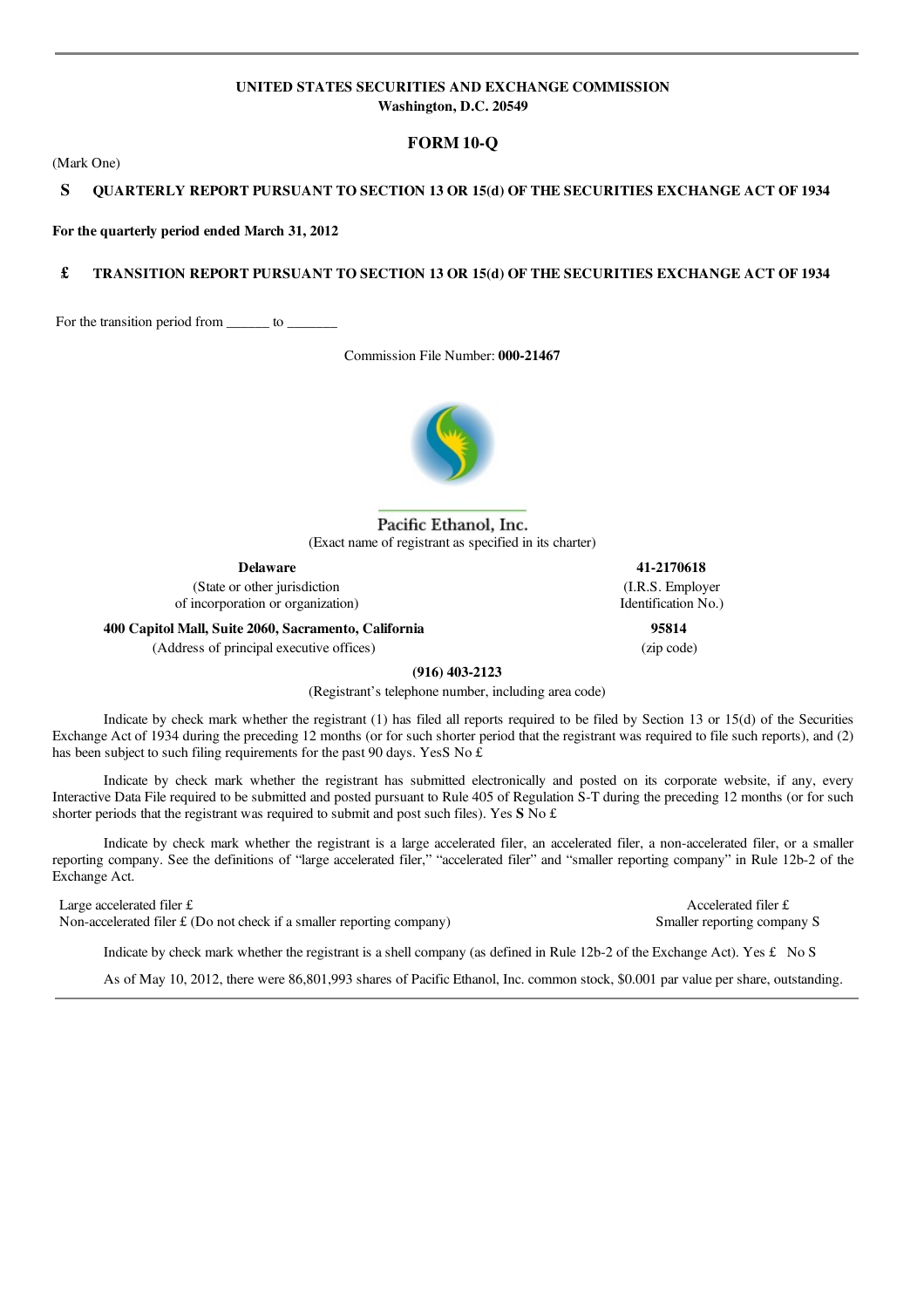# PART I FINANCIAL INFORMATION

| ITEM 1.           | FINANCIAL STATEMENTS.                                                                                | Page           |
|-------------------|------------------------------------------------------------------------------------------------------|----------------|
|                   | Consolidated Balance Sheets as of March 31, 2012 (unaudited) and December 31, 2011                   | $\mathbf{1}$   |
|                   |                                                                                                      |                |
|                   | Consolidated Statements of Operations for the Three Months Ended March 31, 2012 and 2011 (unaudited) | 3              |
|                   | Consolidated Statements of Cash Flows for the Three Months Ended March 31, 2012 and 2011 (unaudited) | $\overline{4}$ |
|                   | Notes to Consolidated Financial Statements (unaudited)                                               | 5              |
| ITEM 2.           | MANAGEMENT'S DISCUSSION AND ANALYSIS OF FINANCIAL CONDITION AND RESULTS<br>OF OPERATIONS.            | 14             |
| ITEM 3.           | QUANTITATIVE AND QUALITATIVE DISCLOSURES ABOUT MARKET RISK.                                          | 23             |
| ITEM 4.           | CONTROLS AND PROCEDURES.                                                                             | 23             |
| ITEM 1.           | LEGAL PROCEEDINGS.                                                                                   | 24             |
| ITEM 1A.          | <b>RISK FACTORS.</b>                                                                                 | 24             |
| ITEM 2.           | UNREGISTERED SALES OF EQUITY SECURITIES AND USE OF PROCEEDS.                                         | 24             |
| ITEM 3.           | DEFAULTS UPON SENIOR SECURITIES.                                                                     | 25             |
| ITEM 4.           | MINE SAFETY DISCLOSURES.                                                                             | 25             |
| ITEM 5.           | OTHER INFORMATION.                                                                                   | 25             |
| ITEM 6.           | <b>EXHIBITS.</b>                                                                                     | 26             |
| <b>SIGNATURES</b> |                                                                                                      | 27             |

1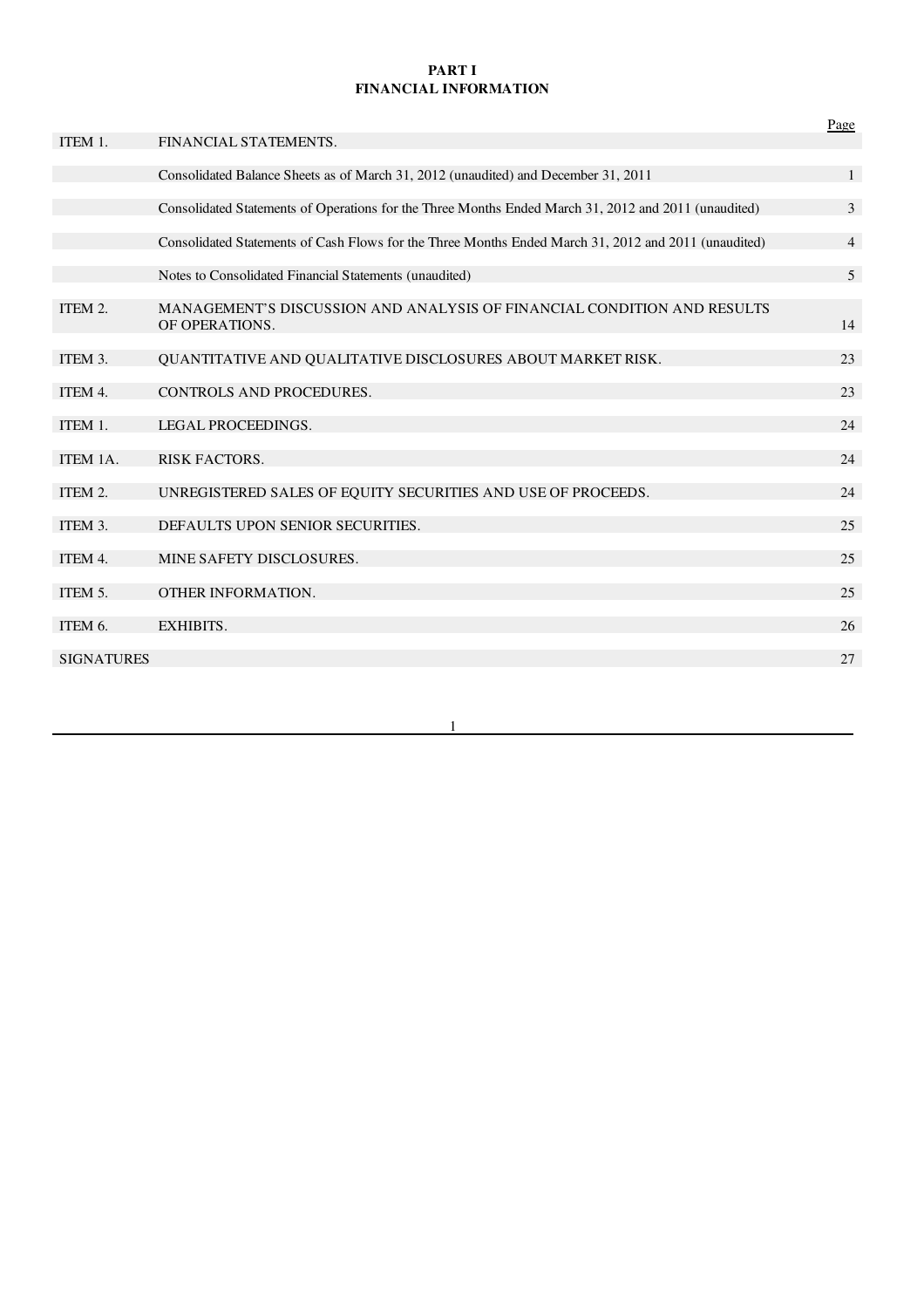## PART I - FINANCIAL INFORMATION

## ITEM 1. FINANCIAL STATEMENTS.

 $\overline{\phantom{a}}$  , we can also the contract of  $\overline{\phantom{a}}$ 

## PACIFIC ETHANOL, INC. CONSOLIDATED BALANCE SHEETS (in thousands)

| <b>ASSETS</b>                                                                |    | March 31,<br>2012 | December 31,<br>2011 |  |  |
|------------------------------------------------------------------------------|----|-------------------|----------------------|--|--|
|                                                                              |    | (unaudited)       | $\ast$               |  |  |
| <b>Current Assets:</b>                                                       |    |                   |                      |  |  |
| Cash and cash equivalents                                                    | \$ | 4,981             | \$<br>8,914          |  |  |
| Accounts receivable, net (net of allowance for doubtful accounts of \$26 and |    |                   |                      |  |  |
| \$24, respectively)                                                          |    | 29,122            | 28,140               |  |  |
| Inventories                                                                  |    | 14,437            | 16,131               |  |  |
| Prepaid inventory                                                            |    | 7,199             | 9,239                |  |  |
| Other current assets                                                         |    | 2,473             | 4,324                |  |  |
| Total current assets                                                         |    | 58,212            | 66,748               |  |  |
| Property and equipment, net                                                  |    | 157,610           | 159,617              |  |  |
| <b>Other Assets:</b>                                                         |    |                   |                      |  |  |
| Intangible assets, net                                                       |    | 4,227             | 4,458                |  |  |
| Other assets                                                                 |    | 1,600             | 1,653                |  |  |
| Total other assets                                                           |    | 5,827             | 6,111                |  |  |
| <b>Total Assets**</b>                                                        |    | 221,649           | 232,476              |  |  |

\* Amounts derived from the audited financial statements for the year ended December 31, 2011.

\*\*Assets of the consolidated variable interest entity that can only be used to settle obligations of that entity were \$166,625 and \$173,606 as of March 31, 2012 and December 31, 2011, respectively.

See accompanying notes to consolidated financial statements.

-1-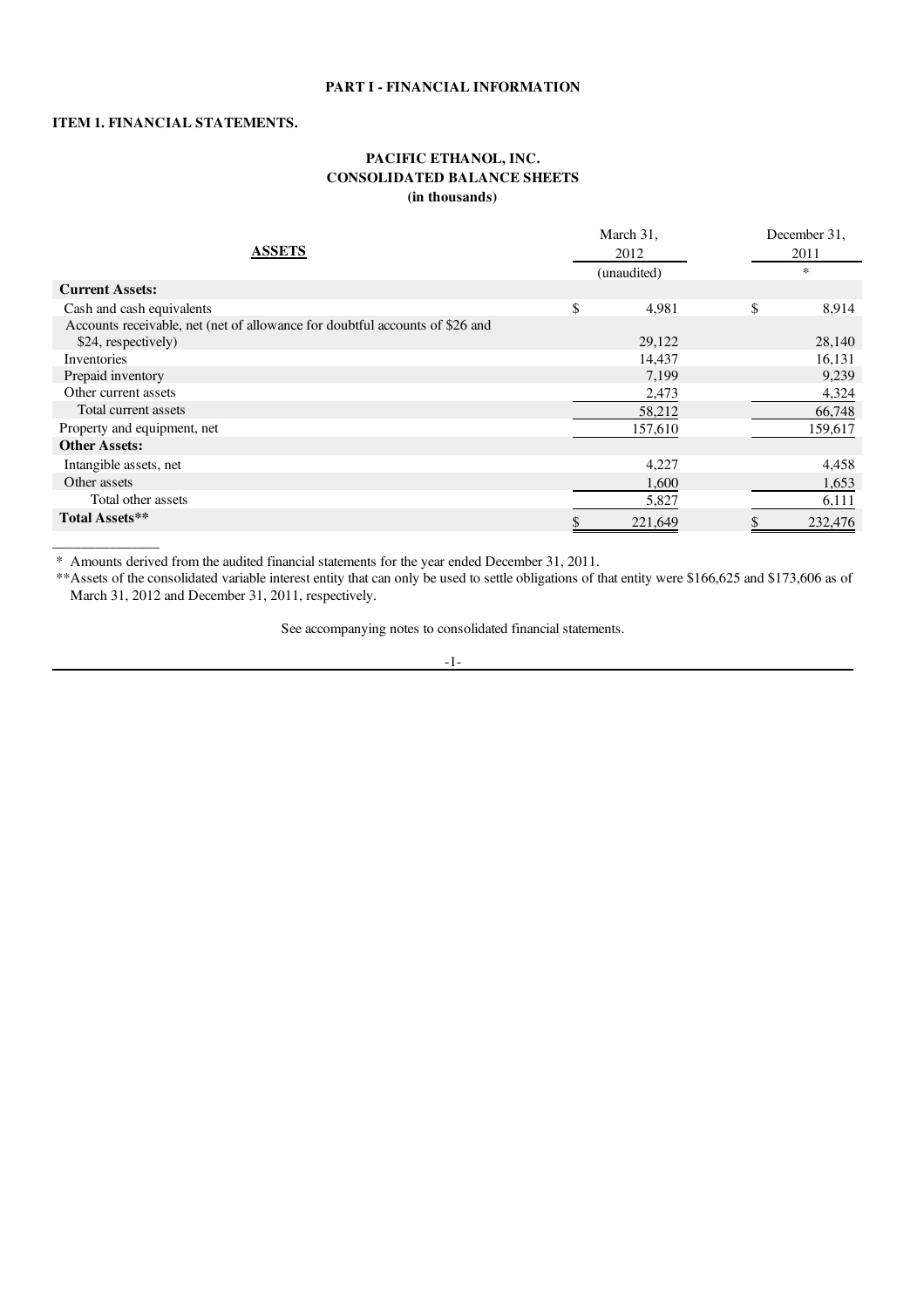# PACIFIC ETHANOL, INC. CONSOLIDATED BALANCE SHEETS (CONTINUED) (in thousands, except par value and shares)

|                                                                                                                                                                                                                                                                                                                                       |    | March 31,           | December 31, |                |  |
|---------------------------------------------------------------------------------------------------------------------------------------------------------------------------------------------------------------------------------------------------------------------------------------------------------------------------------------|----|---------------------|--------------|----------------|--|
| <b>LIABILITIES AND STOCKHOLDERS' EQUITY</b>                                                                                                                                                                                                                                                                                           |    | 2012<br>(unaudited) |              | 2011<br>$\ast$ |  |
| <b>Current Liabilities:</b>                                                                                                                                                                                                                                                                                                           |    |                     |              |                |  |
| Accounts payable – trade                                                                                                                                                                                                                                                                                                              | \$ | 8,497               | \$           | 5,519          |  |
| <b>Accrued liabilities</b>                                                                                                                                                                                                                                                                                                            |    | 2,852               |              | 2,713          |  |
| Current portion - long-term debt due to related party                                                                                                                                                                                                                                                                                 |    | 750                 |              | 750            |  |
| Total current liabilities                                                                                                                                                                                                                                                                                                             |    | 12,099              |              | 8,982          |  |
| Long-term debt, net of current portion                                                                                                                                                                                                                                                                                                |    | 93,718              |              | 93,689         |  |
| Accrued preferred dividends                                                                                                                                                                                                                                                                                                           |    | 7,315               |              | 7,315          |  |
| Other liabilities                                                                                                                                                                                                                                                                                                                     |    | 3,151               |              | 3,226          |  |
| <b>Total Liabilities**</b>                                                                                                                                                                                                                                                                                                            |    | 116,283             |              | 113,212        |  |
| Commitments and Contingencies (Notes 4, 5 and 7)                                                                                                                                                                                                                                                                                      |    |                     |              |                |  |
| <b>Stockholders' Equity:</b>                                                                                                                                                                                                                                                                                                          |    |                     |              |                |  |
| Pacific Ethanol, Inc. Stockholders' Equity:                                                                                                                                                                                                                                                                                           |    |                     |              |                |  |
| Preferred stock, \$0.001 par value; 10,000,000 shares authorized; Series A:<br>1,684,375 shares authorized; 0 shares issued and outstanding as of March<br>31, 2012 and December 31, 2011;<br>Series B: 1,580,790 shares authorized; 926,942 shares issued and<br>outstanding as of March 31, 2012 and December 31, 2011; liquidation |    |                     |              |                |  |
| preference of \$25,390 as of March 31, 2012                                                                                                                                                                                                                                                                                           |    | 1                   |              | 1              |  |
| Common stock, \$0.001 par value; 300,000,000 shares authorized; 86,803,932<br>and 86,631,664 shares issued and outstanding as of March 31, 2012 and                                                                                                                                                                                   |    |                     |              |                |  |
| December 31, 2011, respectively                                                                                                                                                                                                                                                                                                       |    | 87                  |              | 87             |  |
| Additional paid-in capital                                                                                                                                                                                                                                                                                                            |    | 557,279             |              | 556,871        |  |
| Accumulated deficit                                                                                                                                                                                                                                                                                                                   |    | (515, 253)          |              | (509, 985)     |  |
| Total Pacific Ethanol, Inc. Stockholders' Equity                                                                                                                                                                                                                                                                                      |    | 42,114              |              | 46,974         |  |
| Noncontrolling interest in variable interest entity                                                                                                                                                                                                                                                                                   |    | 63,252              |              | 72,290         |  |
| <b>Total Stockholders' Equity</b>                                                                                                                                                                                                                                                                                                     |    | 105,366             |              | 119,264        |  |
| <b>Total Liabilities and Stockholders' Equity</b>                                                                                                                                                                                                                                                                                     | S  | 221,649             | \$           | 232,476        |  |

\* Amounts derived from the audited financial statements for the year ended December 31, 2011.

 $\overline{\phantom{a}}$  , where  $\overline{\phantom{a}}$ 

\*\*Liabilities of the consolidated variable interest entity for which creditors do not have recourse to the general credit of Pacific Ethanol, Inc. were \$84,311 and \$76,478 as of March 31, 2012 and December 31, 2011, respectively.

See accompanying notes to consolidated financial statements.

## -2-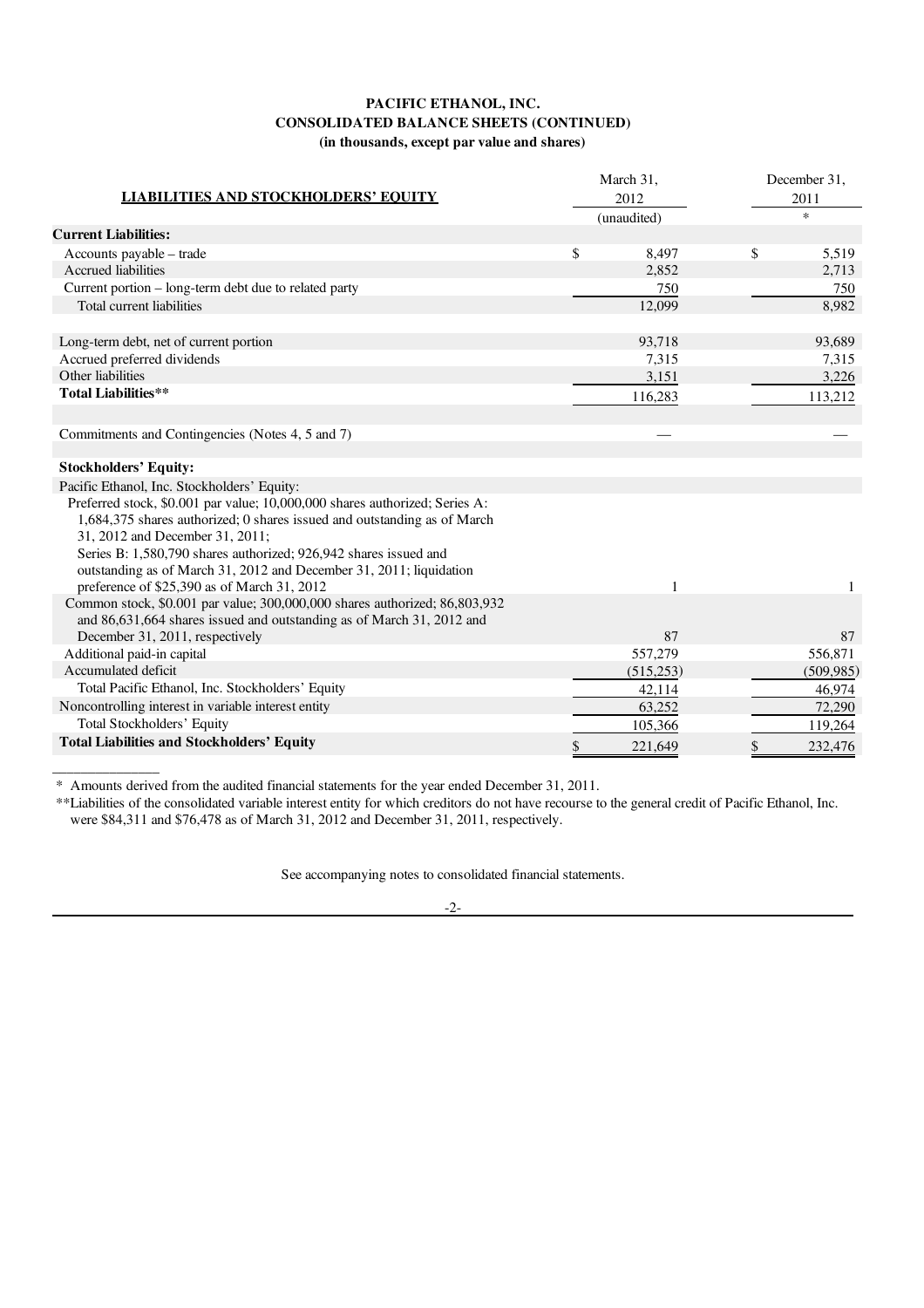## PACIFIC ETHANOL, INC. CONSOLIDATED STATEMENTS OF OPERATIONS (unaudited, in thousands, except per share data)

Three Months Ended March 31, 2012 2011 Net sales \$ 197,719 \$ 173,148 Cost of goods sold<br>
Gross profit (loss) 2,564<br>
2,564<br>
2,564<br>
2,564 Gross profit (loss) Selling, general and administrative expenses  $\frac{3,378}{(10,855)}$   $\frac{4,188}{(1,624)}$  $\cos$  from operations (10,855) (1,624) Fair value adjustments on convertible debt and warrants (33) 926<br>Interest expense, net (2,909) (3,638) Interest expense, net (2,909) (3,638)<br>Other expense, net (194) (343) Other expense, net (194) Loss before provision for income taxes  $(13,991)$   $(4,679)$ Provision for income taxes — — Consolidated net loss Net loss attributed to noncontrolling interest in variable interest entity 9,038 4,697 Net income (loss) attributed to Pacific Ethanol, Inc.  $\frac{\$}{\$}$  (4,953)  $\frac{\$}{\$}$  18 Preferred stock dividends  $\overline{\$}$  (315)  $\overline{\$}$  (312) Net loss available to common stockholders  $\overline{\$}$  (5,268)  $\overline{\$}$  (294) Net loss per share, basic and diluted  $\frac{\$}{\$}$  (0.06)  $\frac{\$}{\$}$  (0.02) Weighted-average shares outstanding, basic and diluted 86,222 13,582

See accompanying notes to consolidated financial statements.

-3-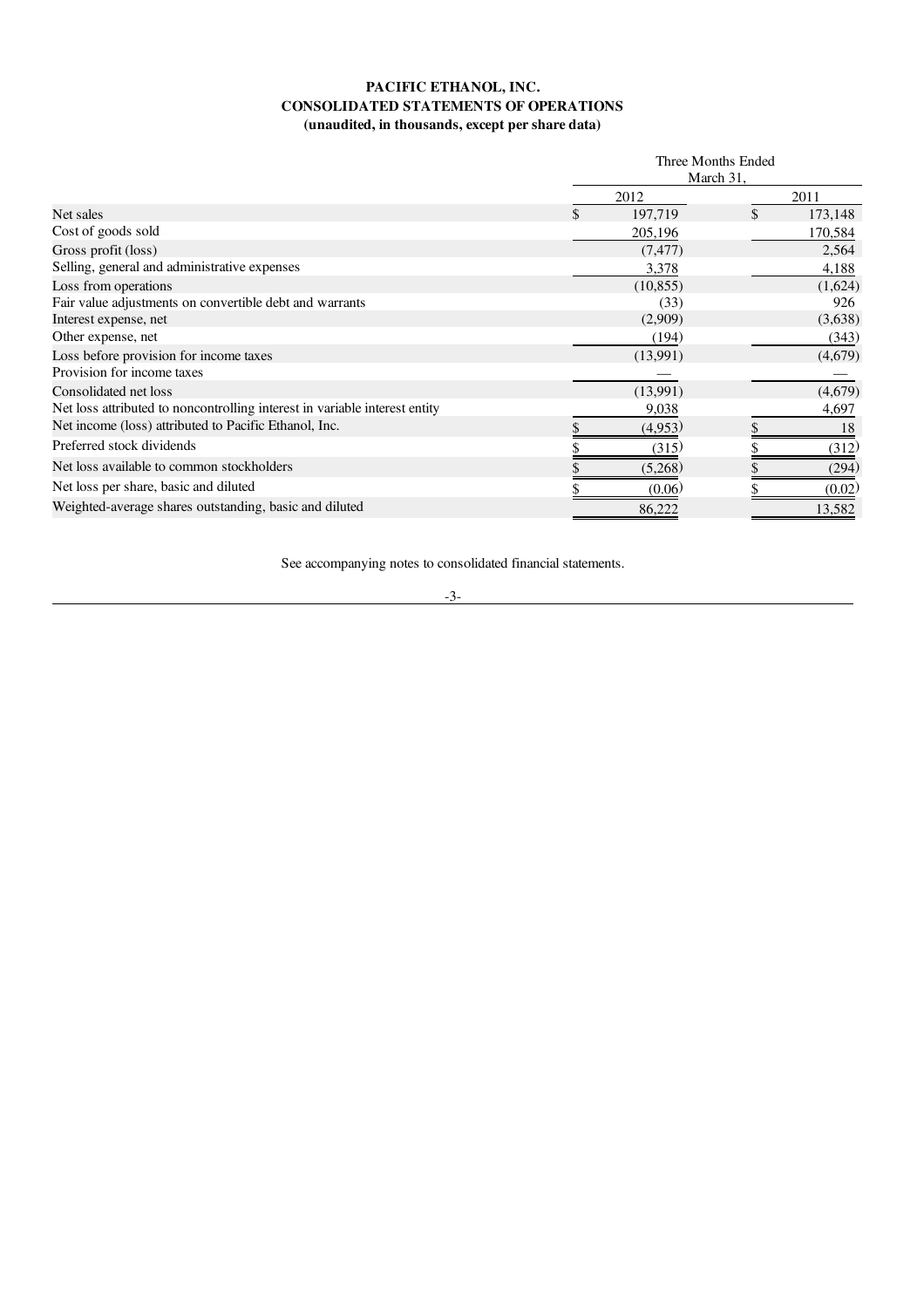## PACIFIC ETHANOL, INC. CONSOLIDATED STATEMENTS OF CASH FLOWS (unaudited, in thousands)

|                                                                   | Three Months Ended<br>March 31, |          |    |          |
|-------------------------------------------------------------------|---------------------------------|----------|----|----------|
|                                                                   |                                 | 2012     |    | 2011     |
| <b>Operating Activities:</b>                                      |                                 |          |    |          |
| Consolidated net loss                                             | \$                              | (13,991) | \$ | (4,679)  |
| Adjustments to reconcile consolidated net loss to                 |                                 |          |    |          |
| cash used in operating activities:                                |                                 |          |    |          |
| Depreciation and amortization of intangibles                      |                                 | 3,134    |    | 3,136    |
| Fair value adjustments on convertible debt and warrants           |                                 | 33       |    | (926)    |
| Inventory valuation                                               |                                 | (2)      |    |          |
| Amortization of deferred financing fees                           |                                 | 164      |    | 159      |
| Noncash compensation                                              |                                 | 296      |    | 769      |
| Gain on derivatives                                               |                                 | (135)    |    | (28)     |
| Bad debt expense                                                  |                                 | 2        |    | (130)    |
| Changes in operating assets and liabilities:                      |                                 |          |    |          |
| Accounts receivable                                               |                                 | (984)    |    | (6, 354) |
| Inventories                                                       |                                 | 1,696    |    | (1, 177) |
| Prepaid expenses and other assets                                 |                                 | 1,395    |    | 363      |
| Prepaid inventory                                                 |                                 | 2,040    |    | 434      |
| Accounts payable and accrued expenses                             |                                 | 3,600    |    | 2,529    |
| Net cash used in operating activities                             |                                 | (2,752)  |    | (5,904)  |
| <b>Investing Activities:</b>                                      |                                 |          |    |          |
| Additions to property and equipment                               |                                 | (896)    |    | (280)    |
| Net cash used in investing activities                             |                                 | (896)    |    | (280)    |
| <b>Financing Activities:</b>                                      |                                 |          |    |          |
| Preferred stock dividends paid                                    |                                 | (315)    |    |          |
| Net proceeds from borrowings                                      |                                 | 30       |    | 5,898    |
| Net cash (used in) provided by financing activities               |                                 | (285)    |    | 5,898    |
| Net decrease in cash and cash equivalents                         |                                 | (3,933)  |    | (286)    |
| Cash and cash equivalents at beginning of period                  |                                 | 8,914    |    | 8,736    |
| Cash and cash equivalents at end of period                        | \$                              |          | \$ |          |
|                                                                   |                                 | 4,981    |    | 8,450    |
| <b>Supplemental Information:</b>                                  |                                 |          |    |          |
| Interest paid                                                     | \$                              | 2,789    | \$ | 2,680    |
| Noncash financing and investing activities:                       |                                 |          |    |          |
| Reclass of warrant liability to equity upon cashless net exercise | \$                              | 112      |    |          |
| Preferred stock dividends accrued                                 |                                 |          | \$ | 312      |
| Debt extinguished with issuance of common stock                   | \$                              |          | \$ | 7,000    |

See accompanying notes to consolidated financial statements.

-4-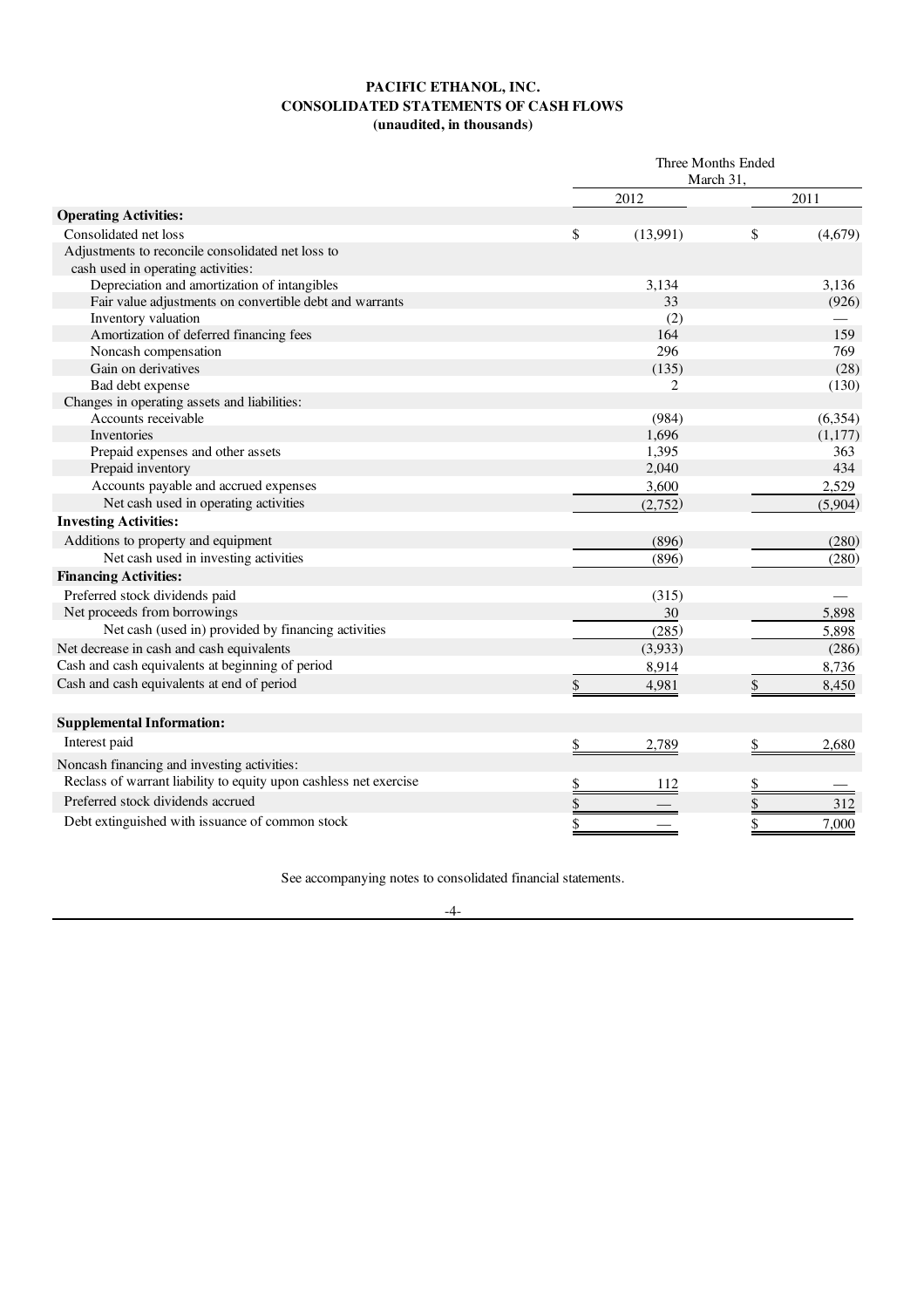## PACIFIC ETHANOL, INC. NOTES TO CONSOLIDATED FINANCIAL STATEMENTS (UNAUDITED)

## 1. ORGANIZATION AND BASIS OF PRESENTATION.

*Organization and Business* – The consolidated financial statements include the accounts of Pacific Ethanol, Inc., a Delaware corporation ("Pacific Ethanol"), and its wholly-owned subsidiaries, including Kinergy Marketing LLC, an Oregon limited liability company ("Kinergy"), and Pacific Ag. Products, LLC, a California limited liability company ("PAP"), for all periods presented, and for the periods specified below, New PE Holdco, which owns the Plant Owners (each as defined below) (collectively, the "Company").

The Company is the leading marketer and producer of low carbon renewable fuels in the Western United States. The Company also sells ethanol co-products, including wet distillers grain ("WDG"), and provides transportation, storage and delivery of ethanol through third-party service providers in the Western United States, primarily in California, Arizona, Nevada, Utah, Oregon, Colorado, Idaho and Washington. The Company sells ethanol produced by the Pacific Ethanol Plants (as defined below) and unrelated third parties to gasoline refining and distribution companies and sells its WDG to dairy operators and animal feed distributors.

The Company manages the production and operation of the four ethanol production facilities, namely, Pacific Ethanol Madera LLC, Pacific Ethanol Columbia, LLC, Pacific Ethanol Stockton, LLC and Pacific Ethanol Magic Valley, LLC (collectively, the "Pacific Ethanol Plants") and Pacific Ethanol Holding Co. LLC ("New PE Holdco," and together with the Pacific Ethanol Plants, the "Plant Owners"). These four facilities have an aggregate annual production capacity of up to 200 million gallons. As of March 31, 2012, three of the facilities were operating and one of the facilities was idled. When market conditions permit, and with approval of New PE Holdco, the Company intends to resume operations at the Madera, California facility.

On October 6, 2010, the Company purchased a 20% ownership interest in New PE Holdco, a variable interest entity ("VIE"), from a number of New PE Holdco's owners. At that time, the Company determined it was the primary beneficiary of New PE Holdco, and as such, has consolidated the results of New PE Holdco since then. See Note 2 – Variable Interest Entity. On each of November 29, 2011 and December 19, 2011, the Company purchased an additional 7% ownership interest in New PE Holdco, bringing the Company's total ownership interest in New PE Holdco to 34%. As of March 31, 2012, the Company held a 34% ownership interest in New PE Holdco.

*Liquidity* – The Company believes that current and future available capital resources, revenues generated from operations, and other existing sources of liquidity, including its credit facilities, will be adequate to meet its anticipated working capital and capital expenditure requirements for at least the next twelve months. If, however, the Company's capital requirements or cash flow vary materially from its current projections, if unforeseen circumstances occur, or if the Company requires a significant amount of cash to fund future acquisitions, the Company may require additional financing. The Company's failure to raise capital, if needed, could restrict its growth, or hinder its ability to compete.

*Accounts Receivable and Allowance for Doubtful Accounts* – Trade accounts receivable are presented at face value, net of the allowance for doubtful accounts. The Company sells ethanol to gasoline refining and distribution companies and sells WDG to dairy operators and animal feed distributors generally without requiring collateral.

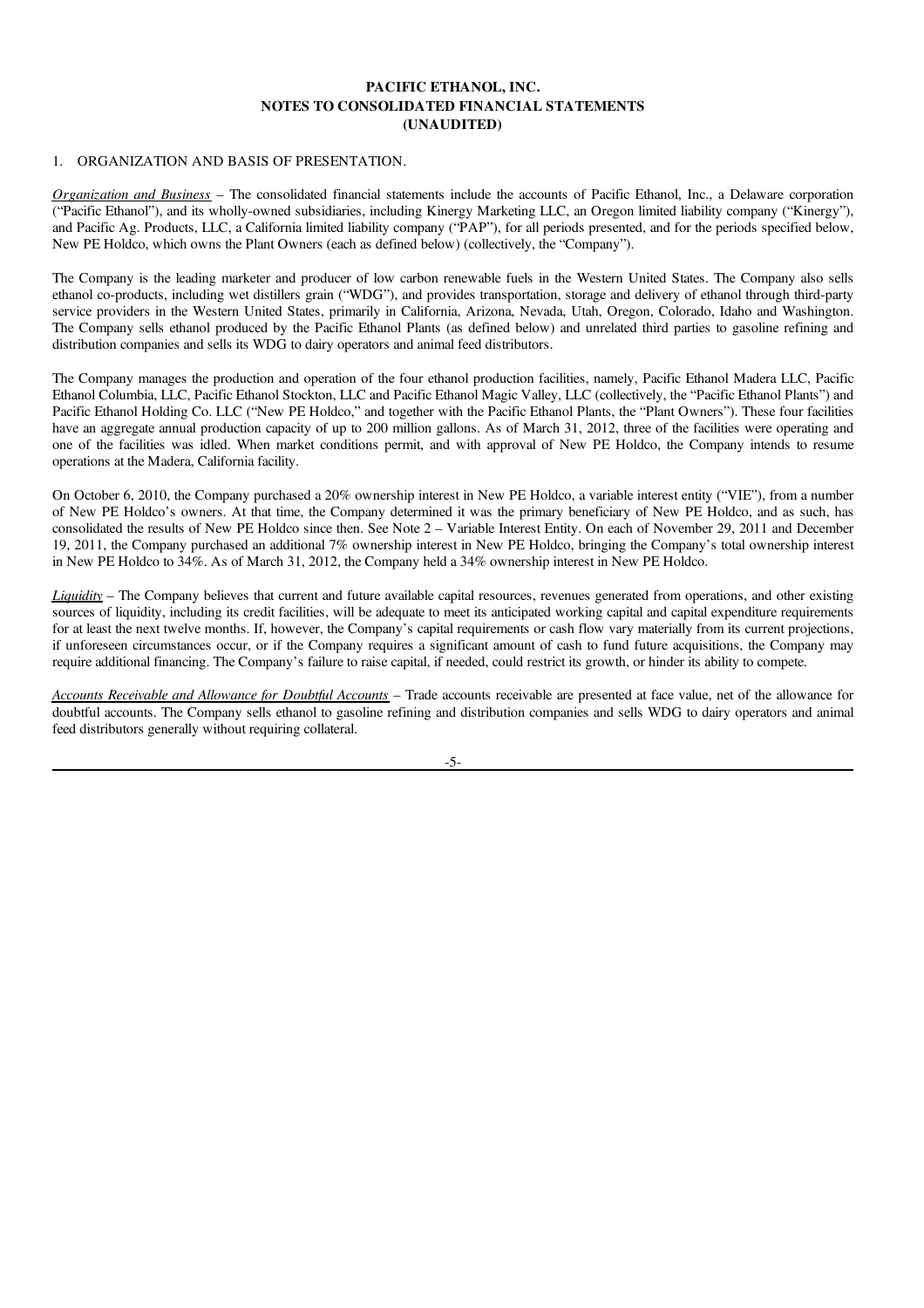The Company maintains an allowance for doubtful accounts for balances that appear to have specific collection issues. The collection process is based on the age of the invoice and requires attempted contacts with the customer at specified intervals. If, after a specified number of days, the Company has been unsuccessful in its collection efforts, a bad debt allowance is recorded for the balance in question. Delinquent accounts receivable are charged against the allowance for doubtful accounts once uncollectibility has been determined. The factors considered in reaching this determination are the apparent financial condition of the customer and the Company's success in contacting and negotiating with the customer. If the financial condition of the Company's customers were to deteriorate, resulting in an impairment of ability to make payments, additional allowances may be required.

Of the accounts receivable balance, approximately \$24,629,000 and \$23,715,000 at March 31, 2012 and December 31, 2011, respectively, were used as collateral under Kinergy's working capital line of credit. The allowance for doubtful accounts was \$26,000 and \$24,000 as of March 31, 2012 and December 31, 2011, respectively. The Company recorded a bad debt expense of \$2,000 and a bad debt recovery of \$130,000 for the three months ended March 31, 2012 and 2011, respectively. The Company does not have any off-balance sheet credit exposure related to its customers.

*Basis of Presentation*–*Interim Financial Statements* – The accompanying unaudited consolidated financial statements and related notes have been prepared in accordance with accounting principles generally accepted in the United States for interim financial information and the instructions to Form 10-Q and Rule 10-01 of Regulation S-X. Results for interim periods should not be considered indicative of results for a full year. These interim consolidated financial statements should be read in conjunction with the consolidated financial statements and related notes contained in the Company's Annual Report on Form 10-K for the year ended December 31, 2011. The accounting policies used in preparing these consolidated financial statements are the same as those described in Note 1 to the consolidated financial statements in the Company's Annual Report on Form 10-K for the year ended December 31, 2011. In the opinion of management, all adjustments (consisting of normal recurring adjustments) considered necessary for a fair statement of the results for interim periods have been included. All significant intercompany accounts and transactions have been eliminated in consolidation.

The preparation of the consolidated financial statements in conformity with accounting principles generally accepted in the United States requires management to make estimates and assumptions that affect the reported amounts of assets and liabilities and disclosure of contingent assets and liabilities at the date of the financial statements and the reported amounts of revenues and expenses during the reporting period. Significant estimates are required as part of determining the consolidation of VIEs, fair value of convertible notes and warrants, allowance for doubtful accounts, estimated lives of property and equipment and intangibles, long-lived asset impairments, valuation allowances on deferred income taxes and the potential outcome of future tax consequences of events recognized in the Company's financial statements or tax returns. Actual results and outcomes may materially differ from management's estimates and assumptions.

Reclassifications of prior year's data have been made to conform to 2012 classifications. Such classifications had no effect on net loss reported in the consolidated statements of operations.

## 2. VARIABLE INTEREST ENTITY.

The Company concluded that at all times since New PE Holdco's inception, New PE Holdco has been a VIE because the owners of New PE Holdco, due to the Company's involvement through its contractual arrangements, have at all times lacked the power to direct the activities that most significantly impacted its economic performance. Some of these activities include efficient management and operation of the Pacific Ethanol Plants, sale of ethanol, the procurement of feedstock, sale of co-products and implementation of risk management strategies. At the time of New PE Holdco's inception, however, the Company did not have an obligation to absorb losses or receive benefits that could potentially be significant to New PE Holdco and, as a result, it was determined that the Company was not New PE Holdco's primary beneficiary. Upon the Company's purchase of its 20% ownership interest in New PE Holdco on October 6, 2010, the Company, through its ownership interest, had an obligation to absorb losses and receive benefits that could potentially be significant to New PE Holdco. As a result, the Company then became the primary beneficiary of New PE Holdco and began consolidating the financial results of New PE Holdco. On November 29, 2011, the Company purchased an additional 7% ownership interest in New PE Holdco for \$4,502,000 in cash. On December 19, 2011, the Company purchased another 7% ownership interest in New PE Holdco for \$4,615,000 in cash.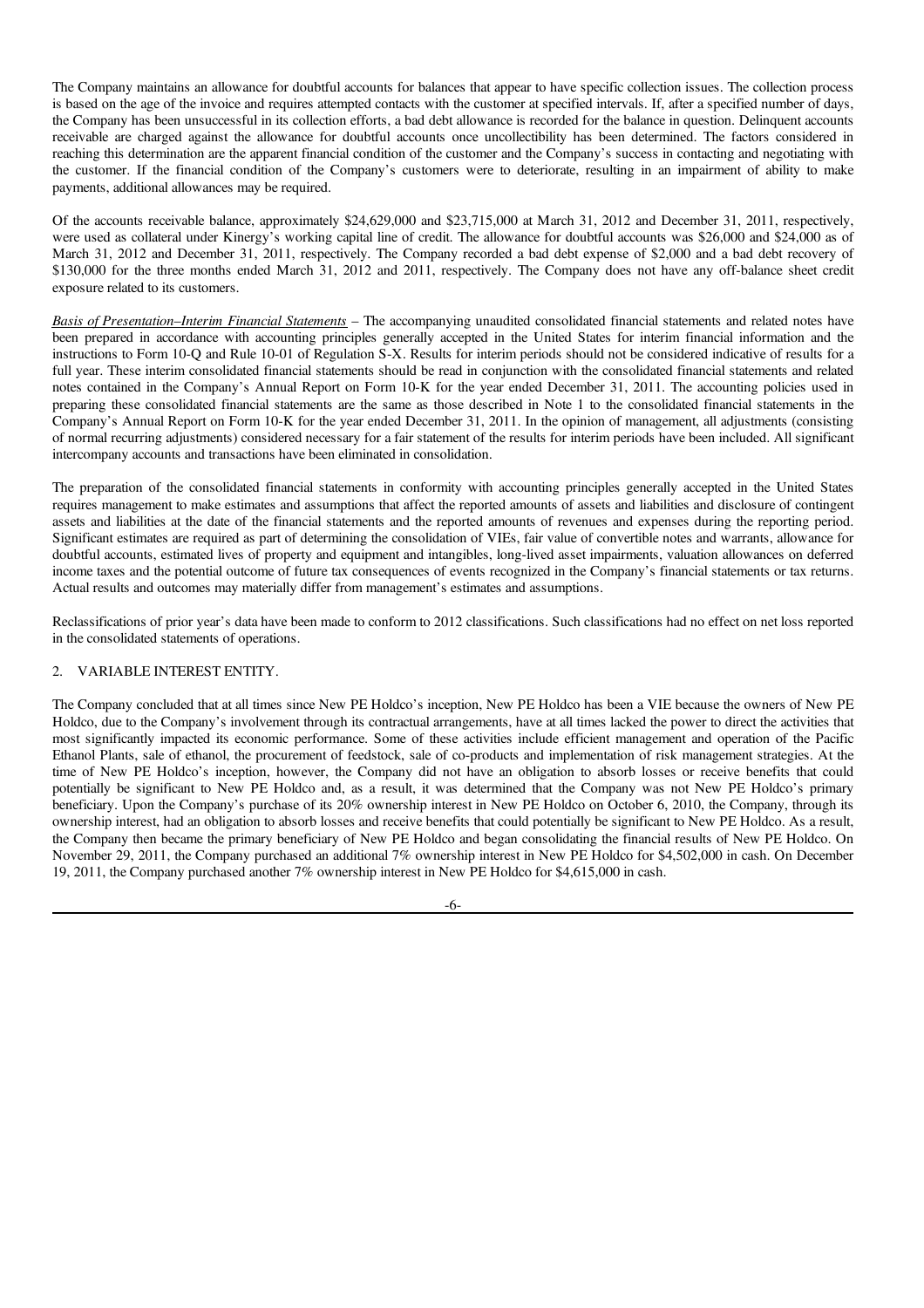The carrying values and classification of assets that are collateral for the obligations of New PE Holdco consisted of the following (in thousands):

|                            | March 31, 2012 | December 31, 2011 |
|----------------------------|----------------|-------------------|
| Cash and cash equivalents  | 1,293          | \$<br>2,070       |
| Other current assets       | 10,742         | 14,320            |
| Property and equipment     | 153,134        | 155,523           |
| Other assets               | 1,456          | 1,693             |
| Total assets               | 166,625        | 173,606           |
|                            |                |                   |
| <b>Current liabilities</b> | \$<br>4,883    | \$<br>3,064       |
| Long-term debt             | 79,257         | 73,256            |
| Other liabilities          | 171            | 158               |
| <b>Total liabilities</b>   | 84,311         | 76,478            |

The Company's acquisition of its ownership interest in New PE Holdco does not impact the Company's rights or obligations under any of its contractual agreements. Further, creditors of New PE Holdco do not have recourse to the Company. Since its acquisition, the Company has not provided any additional support to New PE Holdco beyond the terms of its contractual agreements.

#### 3. INVENTORIES.

Inventories consisted primarily of bulk ethanol and unleaded fuel, and are valued at the lower-of-cost-or-market, with cost determined on a first-in, first-out basis. Inventory balances consisted of the following (in thousands):

|                  | March 31, 2012 |   | December 31, 2011 |
|------------------|----------------|---|-------------------|
| Finished goods   | 8.236          | ◡ | 9,429             |
| Work in progress | 4.073          |   | 4,284             |
| Raw materials    | 1,228          |   | 1,334             |
| Other            | 900            |   | .084              |
| Total            | 14.437         |   | 16.131            |

#### 4. DERIVATIVES.

The business and activities of the Company expose it to a variety of market risks, including risks related to changes in commodity prices and interest rates. The Company monitors and manages these financial exposures as an integral part of its risk management program. This program recognizes the unpredictability of financial markets and seeks to reduce the potentially adverse effects that market volatility could have on operating results.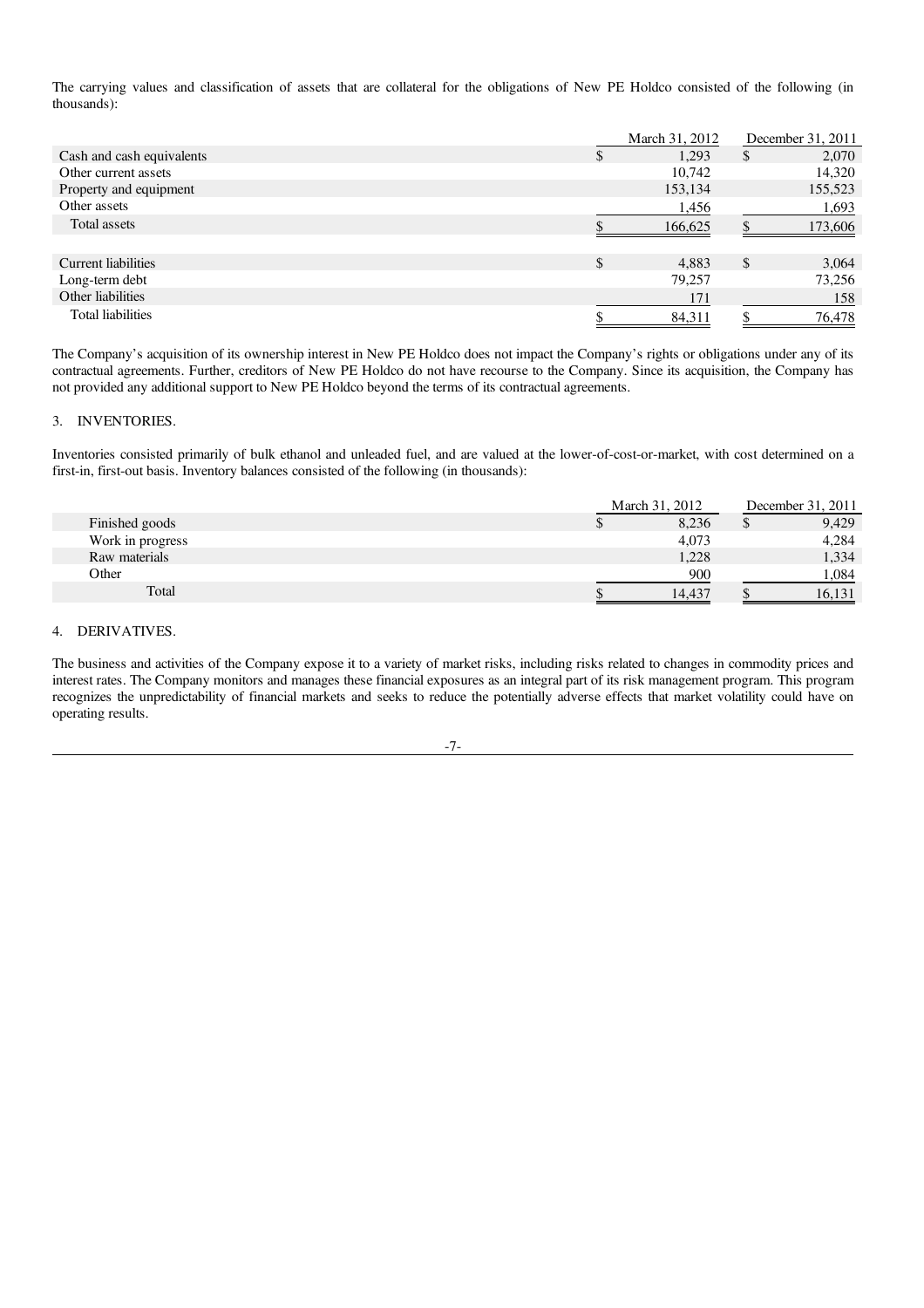*Commodity Risk* – *Cash Flow Hedges* – The Company uses derivative instruments to protect cash flows from fluctuations caused by volatility in commodity prices for periods of up to twelve months in order to protect gross profit margins from potentially adverse effects of market and price volatility on ethanol sale and purchase commitments where the prices are set at a future date and/or if the contracts specify a floating or index-based price for ethanol. In addition, the Company hedges anticipated sales of ethanol to minimize its exposure to the potentially adverse effects of price volatility. These derivatives may be designated and documented as cash flow hedges and effectiveness is evaluated by assessing the probability of the anticipated transactions and regressing commodity futures prices against the Company's purchase and sales prices. Ineffectiveness, which is defined as the degree to which the derivative does not offset the underlying exposure, is recognized immediately in cost of goods sold. For the three months ended March 31, 2012 and 2011, the Company did not designate any of its derivatives as cash flow hedges.

*Commodity Risk – Non-Designated Hedges* – The Company uses derivative instruments to lock in prices for certain amounts of corn and ethanol by entering into forward contracts for those commodities. These derivatives are not designated for special hedge accounting treatment. The changes in fair value of these contracts are recorded on the balance sheet and recognized immediately in cost of goods sold. The Company recognized gains of \$134,000 and \$28,000 as the change in the fair value of these contracts for the three months ended March 31, 2012 and 2011, respectively. The notional balances remaining on these contracts were \$1,678,000 and \$9,186,000 as of March 31, 2012 and December 31, 2011, respectively.

*Non Designated Derivative Instruments* – The classification and amounts of the Company's derivatives not designated as hedging instruments are as follows (in thousands):

|                     |                                   | Realized Gains (Losses) |                              |                         |      |
|---------------------|-----------------------------------|-------------------------|------------------------------|-------------------------|------|
|                     |                                   |                         | Three Months Ended March 31, |                         |      |
| Type of Instrument  | Statements of Operations Location |                         | 2012                         |                         | 2011 |
| Commodity contracts | Cost of goods sold                |                         | (102)                        |                         |      |
|                     |                                   |                         | (102)                        |                         |      |
|                     |                                   |                         |                              | <b>Unrealized Gains</b> |      |
|                     |                                   |                         | Three Months Ended March 31, |                         |      |
| Type of Instrument  | Statements of Operations Location |                         | 2012                         |                         | 2011 |
| Commodity contracts | Cost of goods sold                |                         | 236                          |                         |      |
|                     |                                   |                         | 236                          |                         | l 5  |

### 5. DEBT.

Long-term borrowings are summarized as follows (in thousands):

|                                        | March 31, 2012 |        |  | December 31, 2011 |  |  |
|----------------------------------------|----------------|--------|--|-------------------|--|--|
| Kinergy operating line of credit       |                | 14.461 |  | 20,432            |  |  |
| Note payable to related party          |                | 750    |  | 750               |  |  |
| New PE Holdco term debt                |                | 51,279 |  | 51,279            |  |  |
| New PE Holdco operating line of credit |                | 27,978 |  | 21,978            |  |  |
|                                        |                | 94.468 |  | 94.439            |  |  |
| Less short-term portion                |                | (750)  |  | (750)             |  |  |
| Long-term debt                         |                | 93.718 |  | 93,689            |  |  |

-8-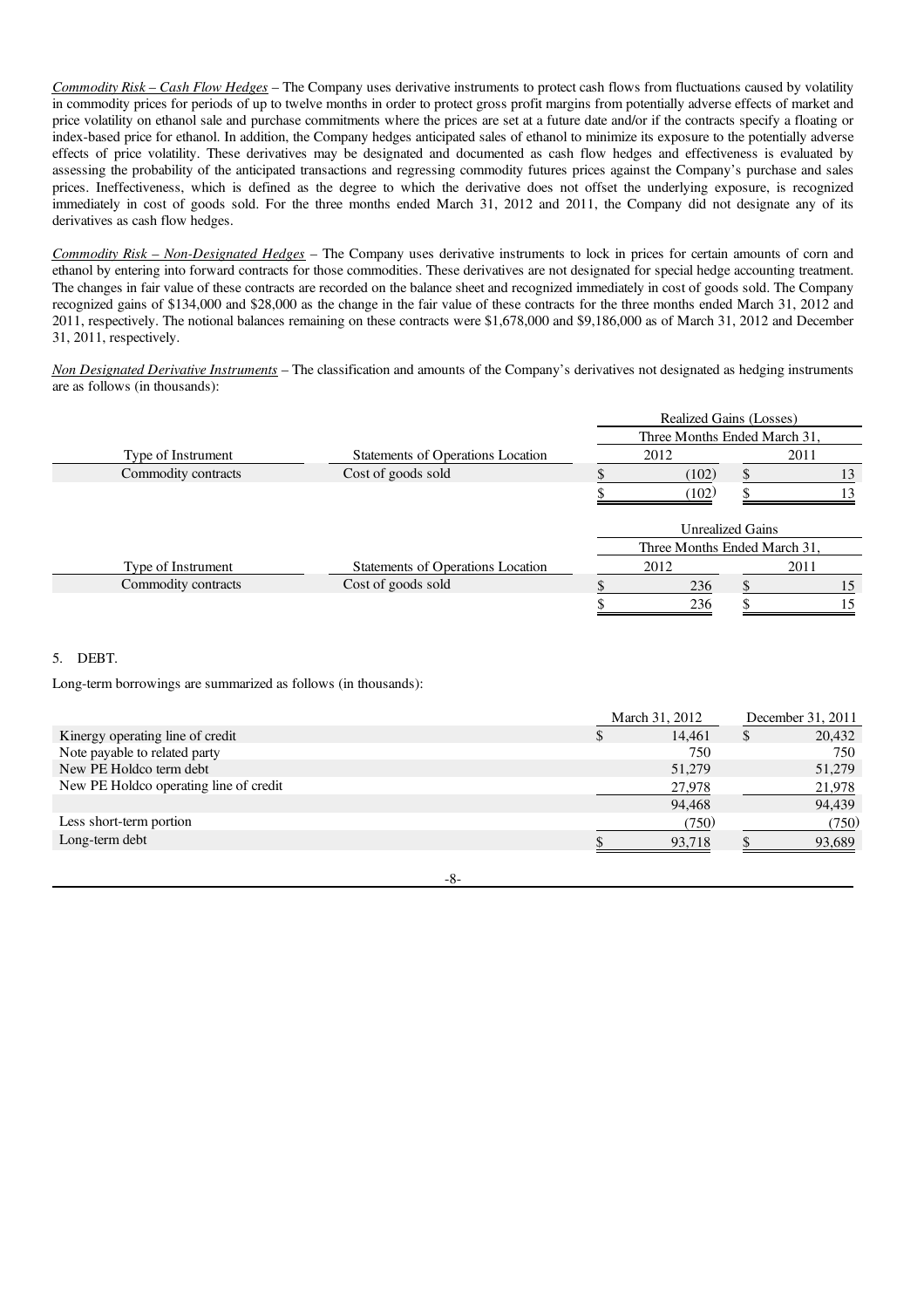*Kinergy Operating Line of Credit* – In May 2012, the Company extended Kinergy's operating line of credit. The renewal of Kinergy's credit facility is for an aggregate amount of up to \$40.0 million, including an optional accordion feature for up to an additional \$10.0 million. The prior credit facility included an accordion feature of \$5.0 million. The credit facility expires on December 31, 2015. Interest accrues under the credit facility at a rate equal to (i) the three-month London Interbank Offered Rate (LIBOR), plus (ii) a specified applicable margin ranging between 2.50% and 3.50%. The credit facility's monthly unused line fee is 0.50% of the amount by which the maximum credit under the facility exceeds the average daily principal balance. Kinergy is also required to pay customary fees and expenses associated with the credit facility and issuances of letters of credit. In addition, Kinergy is responsible for a \$3,000 monthly servicing fee. In addition, the amended facility includes the accounts receivable of PAP as additional collateral.

*New PE Holdco Working Capital Line of Credit* – For the three months ended March 31, 2012, New PE Holdco borrowed \$6,000,000 on its working capital line of credit.

*Note Payable to Related Party* – On March 31, 2009, the Company's Chief Executive Officer provided funds in an aggregate amount of \$1,000,000 for general working capital purposes, in exchange for an unsecured promissory note issued by the Company. Interest on the unpaid principal amount accrues at a rate of 8.00% per annum. The Company recorded interest under this note of approximately \$15,000 and \$20,000 for the three months ended March 31, 2012 and 2011, respectively. As of December 31, 2011, the remaining amount of \$750,000 was due and payable on the extended maturity date of March 31, 2012. On March 7, 2012, the maturity date was further extended to March 31, 2013.

### 6. WARRANTS.

For the three months ended March 31, 2012, certain warrant holders exercised warrants with respect to 252,101 shares of common stock on a cashless exercise basis, resulting in 172,269 net shares of common stock issued by the Company.

#### 7. COMMITMENTS AND CONTINGENCIES.

*Purchase Commitments* – At March 31, 2012, the Company had fixed-price purchase contracts with its suppliers to purchase \$14,753,000 of ethanol and indexed-price contracts to purchase 2,604,000 gallons of ethanol. These contracts will be satisfied throughout the remainder of 2012.

*Sales Commitments* – At March 31, 2012, the Company had entered into sales contracts with its major customers to sell certain quantities of ethanol and WDG. The volumes indicated in the indexed-price contracts table will be sold at publicly-indexed sales prices determined by market prices in effect on their respective transaction dates (in thousands):

|                   | Fixed-Price   |
|-------------------|---------------|
|                   | Contracts     |
| Ethanol           | 675           |
| <b>WDG</b>        | 987           |
| Total             | 1,662         |
|                   |               |
|                   | Indexed-Price |
|                   | Contracts     |
|                   | (Volume)      |
| Ethanol (gallons) | 103,973       |
| WDG (tons)        | 70            |
|                   |               |

 $-9$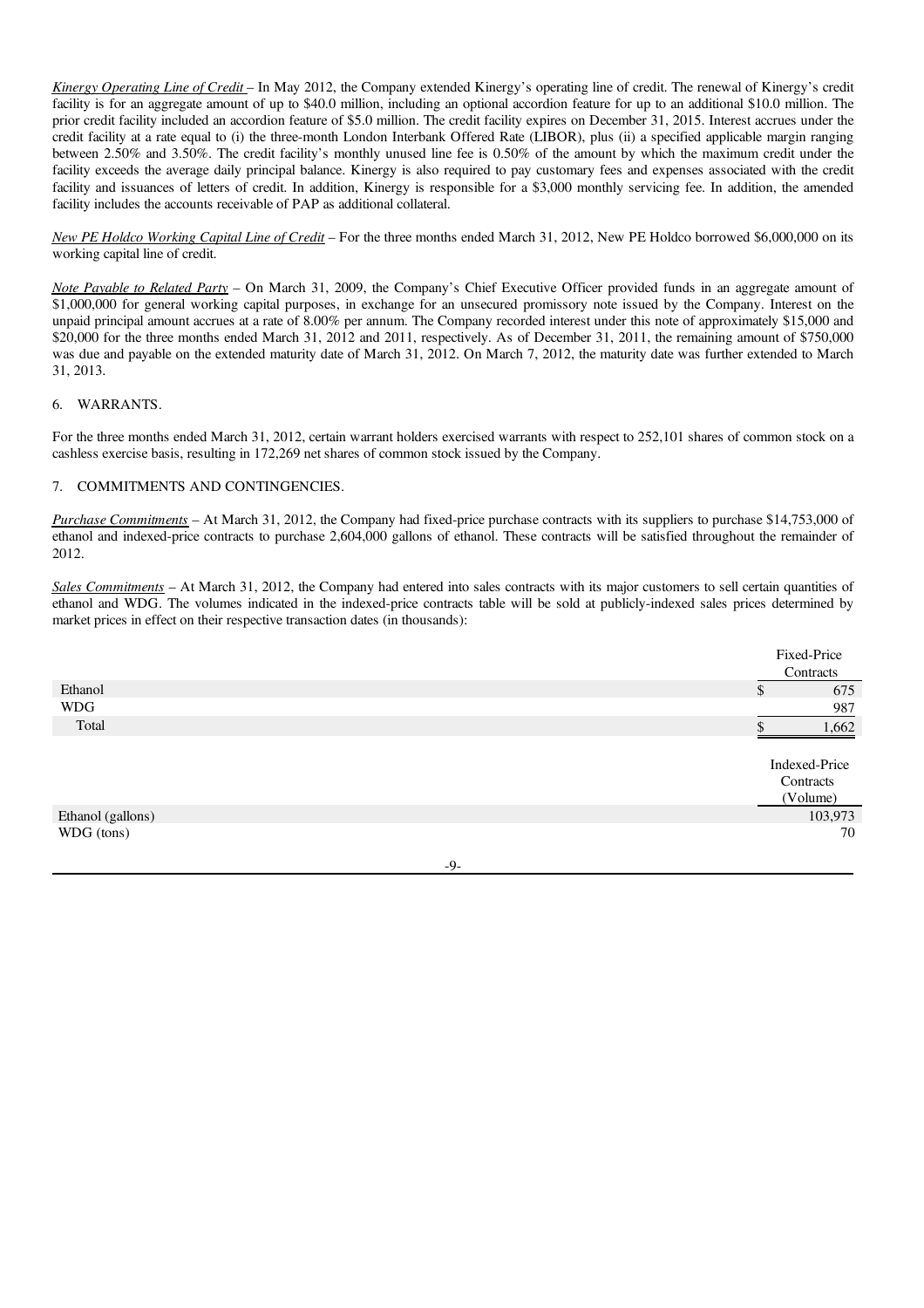*Litigation* – *General* – The Company is subject to various claims and contingencies in the ordinary course of its business, including those related to litigation, business transactions, employee-related matters, and others. When the Company is aware of a claim or potential claim, it assesses the likelihood of any loss or exposure. If it is probable that a loss will result and the amount of the loss can be reasonably estimated, the Company will record a liability for the loss. If the loss is not probable or the amount of the loss cannot be reasonably estimated, the Company discloses the claim if the likelihood of a potential loss is reasonably possible and the amount involved could be material. While there can be no assurances, the Company does not expect that any of its pending legal proceedings will have a material financial impact on the Company's operating results.

## 8. FAIR VALUE MEASUREMENTS.

The fair value hierarchy prioritizes the inputs used in valuation techniques into three levels as follows:

- Level 1 Observable inputs unadjusted quoted prices in active markets for identical assets and liabilities;
- Level 2 Observable inputs other than quoted prices included in Level 1 that are observable for the asset or liability through corroboration with market data; and
- Level  $3$  Unobservable inputs includes amounts derived from valuation models where one or more significant inputs are unobservable. For fair value measurements using significant unobservable inputs, a description of the inputs and the information used to develop the inputs is required along with a reconciliation of Level 3 values from the prior reporting period.

The Company valued its warrants using a Monte Carlo Binomial Lattice-Based valuation methodology, adjusted for marketability restrictions. Significant assumptions used in the valuations for the dates noted are as follows:

## *Warrants issued in October 2010:*

| <b>Assumptions</b>      | <b>March 31, 2012</b> | December 31, 2011 |
|-------------------------|-----------------------|-------------------|
| Exercise price          | \$0.45                | \$0.45            |
| Volatility              | 76.0%                 | 68.0%             |
| Risk free interest rate | 1.33%                 | $1.09\%$          |
| Term (years)            | 5.60                  | 5.90              |
| Marketability discount  | 50.3%                 | 47.4%             |

Based on the above, the Company estimated the fair value of these warrants to be \$115,000 at March 31, 2012 and \$226,000 at December 31, 2011.

## *Warrants issued in December 2011:*

| <b>Assumptions</b>      | <b>March 31, 2012</b> | December 31, 2011 |
|-------------------------|-----------------------|-------------------|
| Exercise price          | \$1.50                | \$1.50            |
| Volatility              | 78.3%                 | 68.0%             |
| Risk free interest rate | 1.04%                 | $0.83\%$          |
| Term (years)            | 4.71                  | 4.96              |
| Marketability discount  | 56.6%                 | 52.0%             |

Based on the above, the Company estimated the fair value of these warrants to be \$1,727,000 at March 31, 2012 and \$1,695,000 at December 31, 2011.

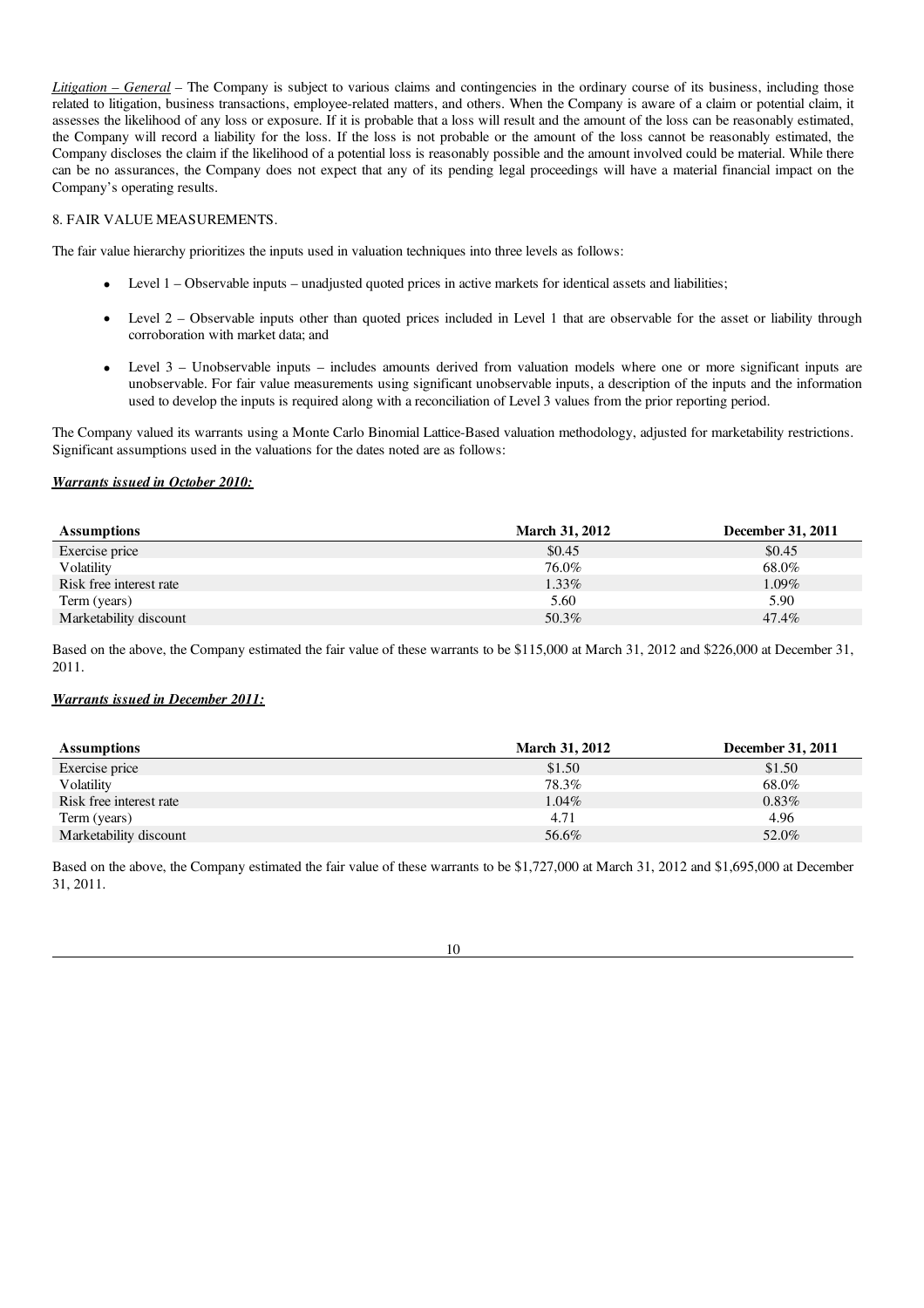*Other Derivative Instruments* – The Company's other derivative instruments consist of commodity positions. The fair value of the commodity positions are based on quoted prices on the commodity exchanges and are designated as Level 1.

The following table summarizes fair value measurements by level at March 31, 2012 (in thousands):

|                          | Level 1    | <b>Level 2</b>                            | Level 3 | <b>Total</b> |
|--------------------------|------------|-------------------------------------------|---------|--------------|
| <b>Liabilities:</b>      |            |                                           |         |              |
| Warrants(1)              |            | $\overline{\phantom{m}}$                  | 1.842   | 1,842        |
| Commodity contracts(2)   | $\gamma$ 1 |                                           |         | 21           |
| <b>Total Liabilities</b> | 21         | $\qquad \qquad \overline{\qquad \qquad }$ | .842    | 1.863        |

\_\_\_\_\_\_\_\_\_\_ (1) Included in other liabilities in the consolidated balance sheets.

(2) Included in accrued liabilities in the consolidated balance sheets.

The following tables summarize fair value measurements by level at December 31, 2011 (in thousands):

|                           | <b>Level 1</b> |  | <b>Level 2</b>                 |  | <b>Level 3</b>                  |  | <b>Total</b> |  |
|---------------------------|----------------|--|--------------------------------|--|---------------------------------|--|--------------|--|
| <b>Assets:</b>            |                |  |                                |  |                                 |  |              |  |
| Commodity contracts $(1)$ | 244            |  |                                |  |                                 |  | 244          |  |
| <b>Total Assets</b>       | 244            |  | $\overbrace{\hspace{25mm}}^{}$ |  | $\hspace{0.1mm}-\hspace{0.1mm}$ |  | 244          |  |

(1) Included in other current assets in the consolidated balance sheets.

 $\overline{\phantom{a}}$ 

 $\overline{\phantom{a}}$ 

|                          | Level :                          |  | <b>Level 2</b>                 |  | Level 3 |  | <b>Total</b> |  |
|--------------------------|----------------------------------|--|--------------------------------|--|---------|--|--------------|--|
| <b>Liabilities:</b>      |                                  |  |                                |  |         |  |              |  |
| Warrants(1)              | $\overbrace{\phantom{aaaaa}}^{}$ |  | $\qquad \qquad -$              |  | .921    |  | 1,921        |  |
| Commodity contracts(2)   | 500                              |  |                                |  |         |  | 500          |  |
| <b>Total Liabilities</b> | 500                              |  | $\qquad \qquad \longleftarrow$ |  | .921    |  | 2.421        |  |

(1) Included in other liabilities in the consolidated balance sheets.

(2) Included in accrued liabilities in the consolidated balance sheets.

The changes in the fair value of the Company's Level 3 inputs are as follows (in thousands):

| Balance, December 31, 2011               | .921  |
|------------------------------------------|-------|
| Warrant exercises                        | (112) |
| Adjustments to fair value for the period | 33    |
| Balance, March 31, 2012                  | .842  |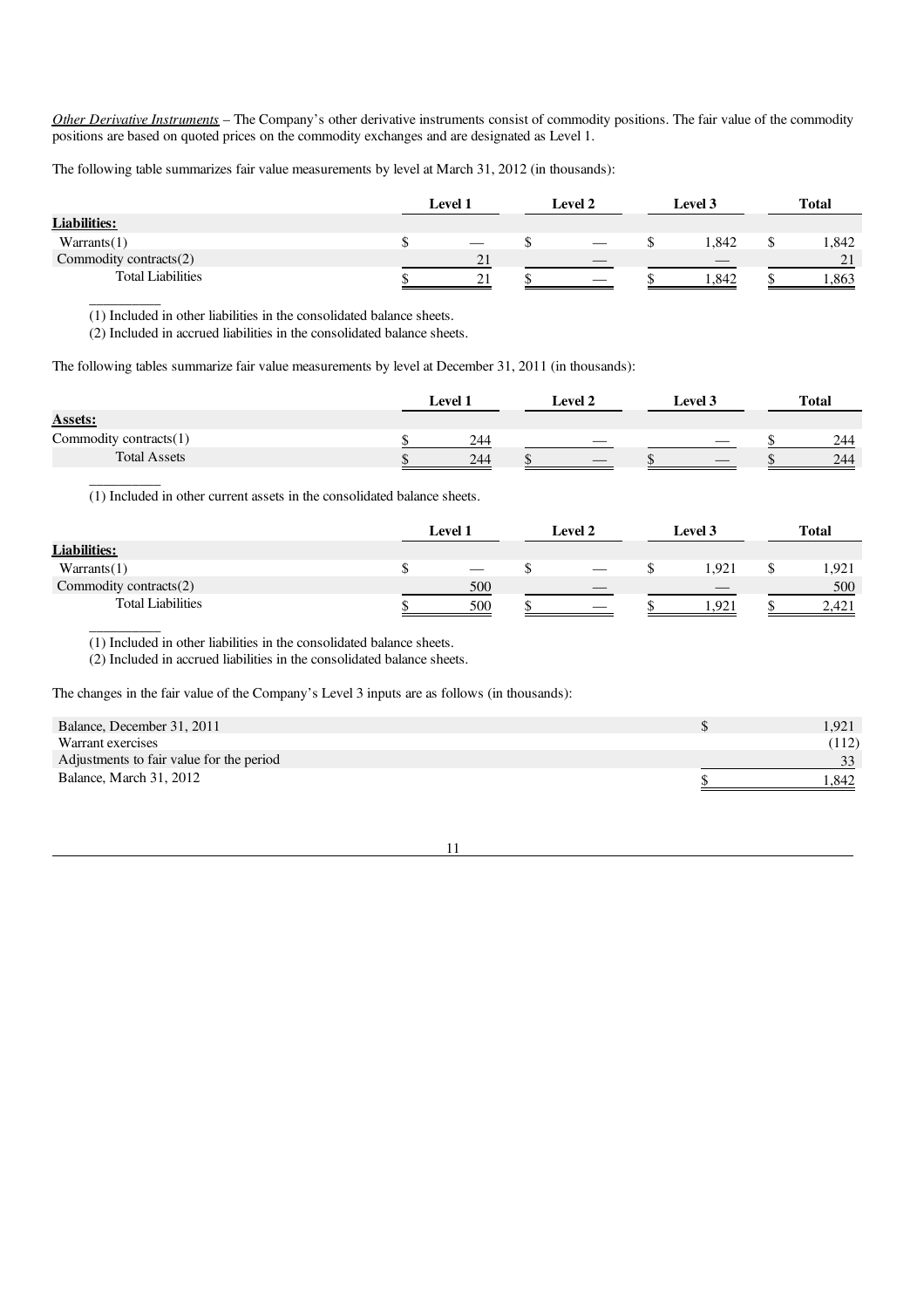## 9. EARNINGS PER SHARE.

The following tables compute basic and diluted earnings per share (in thousands, except per share data):

|                                       | Three Months Ended March 31, 2012 |               |  |           |  |  |  |  |  |  |
|---------------------------------------|-----------------------------------|---------------|--|-----------|--|--|--|--|--|--|
|                                       | Loss                              | <b>Shares</b> |  | Per-Share |  |  |  |  |  |  |
|                                       | Numerator                         | Denominator   |  | Amount    |  |  |  |  |  |  |
| Net loss                              | (4,953)                           |               |  |           |  |  |  |  |  |  |
| Less: Preferred stock dividends       | (315)                             |               |  |           |  |  |  |  |  |  |
| Basic and diluted loss per share:     |                                   |               |  |           |  |  |  |  |  |  |
| Loss available to common stockholders | (5,268)                           | 86,222        |  | (0.06)    |  |  |  |  |  |  |
|                                       | Three Months Ended March 31, 2011 |               |  |           |  |  |  |  |  |  |
|                                       | Income (Loss)                     | <b>Shares</b> |  | Per-Share |  |  |  |  |  |  |
|                                       | Numerator                         | Denominator   |  | Amount    |  |  |  |  |  |  |
| Net income                            | 18                                |               |  |           |  |  |  |  |  |  |
| Less: Preferred stock dividends       | (312)                             |               |  |           |  |  |  |  |  |  |
| Basic and diluted loss per share:     |                                   |               |  |           |  |  |  |  |  |  |
| Loss available to common stockholders | (294)                             | 13,582        |  | (0.02)    |  |  |  |  |  |  |

There were an aggregate of 3,213,000 and 8,108,000 potentially dilutive weighted-average shares from convertible securities outstanding as of March 31, 2012 and 2011, respectively. These convertible securities were not considered in calculating diluted net loss per share for the three months ended March 31, 2012 and 2011, as their effect would have been anti-dilutive.

### 10. RELATED PARTY TRANSACTIONS.

*Preferred Dividends –* The Company had accrued and paid cash dividends in respect of its Series B Preferred Stock of \$315,000 for the three months ended March 31, 2012 and accrued but did not pay cash dividends of \$312,000 for the three months ended March 31, 2011. The Company had accrued and unpaid dividends in respect of its Series B Preferred Stock of \$7,315,000 as of March 31, 2012 and December 31, 2011.

*Note Payable to Related Party –* The Company had a note payable to its Chief Executive Officer totaling \$750,000 as of March 31, 2012 and December 31, 2011. This note matures on March 31, 2013.

$$
-12-
$$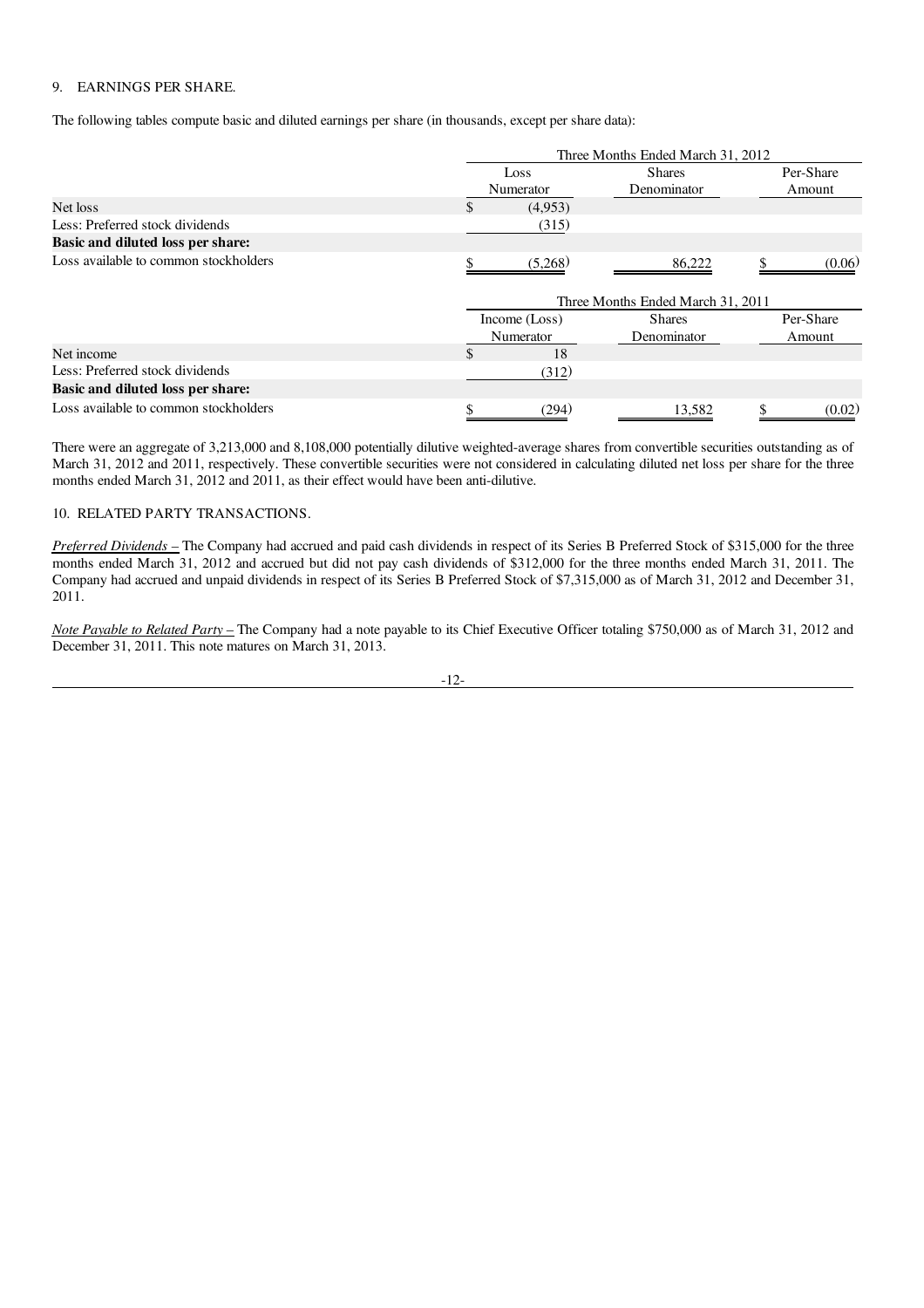*Consulting Agreement – Michael Kandris –* On December 30, 2011, the Company entered into an Independent Contractor Services Agreement with Michael Kandris, a member of the Company's Board of Directors, appointing him as a consultant to the Company with supervisory responsibility for ethanol plant operations, under the direction of the Company's Chief Executive Officer. The agreement became effective as of January 1, 2012. Mr. Kandris is to receive compensation as set forth in each statement of work. The current statement of work provides that Mr. Kandris shall receive bi-weekly payments in the amount of approximately \$8,500. The agreement has an initial term of one year, and may be renewed by mutual agreement for successive one-year terms.

## 11. SUBSEQUENT EVENT.

As discussed in Note 5, the Company amended Kinergy's operating line of credit effective May 4, 2012.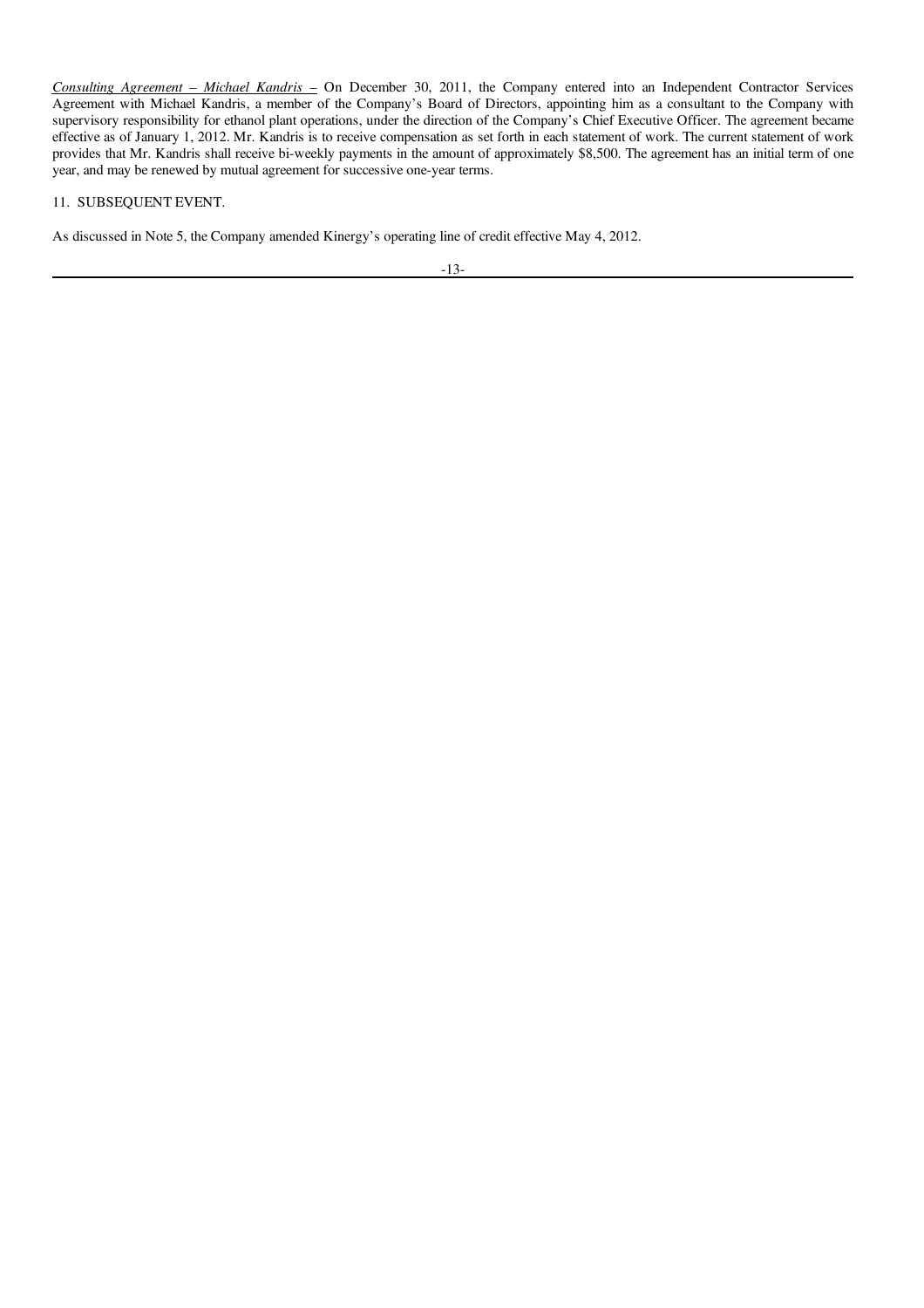#### ITEM 2. MANAGEMENT'S DISCUSSION AND ANALYSIS OF FINANCIAL CONDITION AND RESULTS OF OPERATIONS.

The following discussion and analysis should be read in conjunction with our consolidated financial statements and notes to consolidated financial statements included elsewhere in this report. This report and our consolidated financial statements and notes to consolidated financial statements contain forward-looking statements, which generally include the plans and objectives of management for future operations, including plans and objectives relating to our future economic performance and our current beliefs regarding revenues we might generate and profits we might earn if we are successful in implementing our business and growth strategies. The forward-looking statements and associated risks may include, relate to or be qualified by other important factors, including:

- fluctuations in the market price of ethanol and its co-products;
- the projected growth or contraction in the ethanol and co-product markets in which we operate;
- our strategies for expanding, maintaining or contracting our presence in these markets;
- our ability to successfully manage and operate third party ethanol production facilities;
- anticipated trends in our financial condition and results of operations; and
- · our ability to distinguish ourselves from our current and future competitors.

You are cautioned not to place undue reliance on any forward-looking statements, which speak only as of the date of this report, or in the case of a document incorporated by reference, as of the date of that document. We do not undertake to update, revise or correct any forward-looking statements, except as required by law.

Any of the factors described immediately above, or referenced from time to time in our filings with the Securities and Exchange Commission or in the "Risk Factors" section of our Annual Report on Form 10-K for the year ended December 31, 2011 could cause our financial results, including our net income or loss or growth in net income or loss to differ materially from prior results, which in turn could, among other things, cause the price of our common stock to fluctuate substantially.

## **Overview**

We are the leading marketer and producer of low-carbon renewable fuels in the Western United States.

We market all the ethanol produced by the Pacific Ethanol Plants, all the ethanol produced by three other ethanol producers in the Western United States and ethanol purchased from other third-party suppliers throughout the United States. We also market ethanol coproducts, including WDG, for the Pacific Ethanol Plants. We have extensive customer relationships throughout the Western United States. Our ethanol customers are integrated oil companies and gasoline marketers who blend ethanol into gasoline. We arrange for transportation, storage and delivery of ethanol purchased by our customers through our agreements with third-party service providers in the Western United States, primarily in California, Arizona, Nevada, Utah, Oregon, Colorado, Idaho and Washington. Our WDG customers are dairies and feedlots located near the Pacific Ethanol Plants.

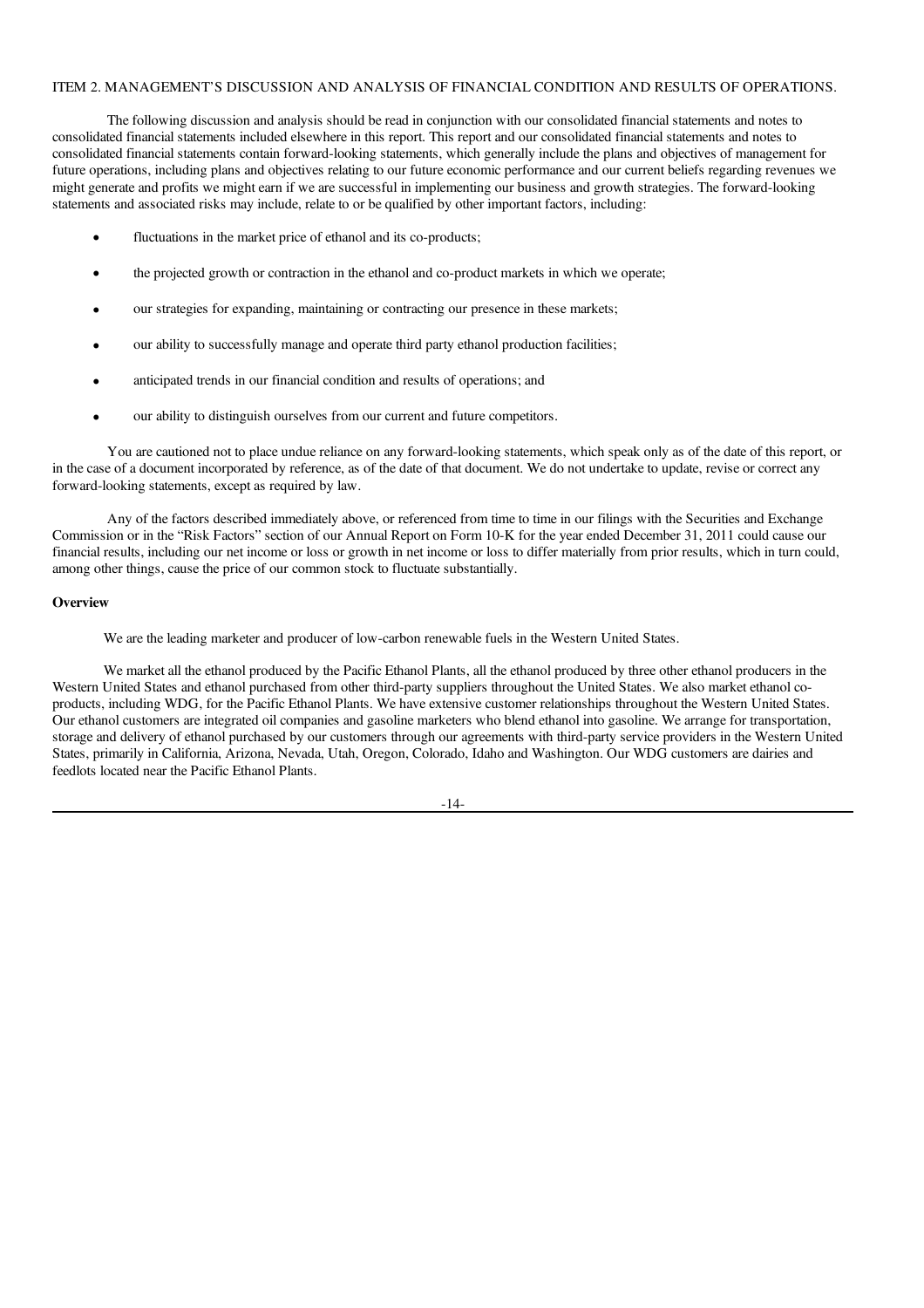We have extensive supplier relationships throughout the Western and Midwestern United States. In some cases, we have marketing agreements with suppliers to market all of the output of their facilities.

We hold a 34% ownership interest in New PE Holdco which indirectly owns the Pacific Ethanol Plants through its ownership of the Plant Owners. We operate and maintain the Pacific Ethanol Plants under the terms of an asset management agreement with New PE Holdco and the Plant Owners. We also market ethanol and WDG produced by the Pacific Ethanol Plants under the terms of separate marketing agreements with the Plant Owners whose facilities are operational. In addition, we provide operations, maintenance and accounting services for a 250,000 gallon per year cellulosic integrated biorefinery owned by ZeaChem Inc. in Boardman, Oregon, which is adjacent to the Pacific Ethanol Columbia plant.

The Pacific Ethanol Plants are comprised of the four facilities described immediately below, three of which are currently operational. When market conditions permit, and with approval of New PE Holdco, we intend to resume operations at the Madera, California facility.

|                      |                          | <b>Estimated Annual Capacity</b> | <b>Current Operating</b> |
|----------------------|--------------------------|----------------------------------|--------------------------|
| <b>Facility Name</b> | <b>Facility Location</b> | (gallons)                        | <b>Status</b>            |
| Magic Valley         | Burley, ID               | 60,000,000                       | Operating                |
| Columbia             | Boardman, OR             | 40,000,000                       | Operating                |
| Stockton             | Stockton, CA             | 60,000,000                       | Operating                |
| Madera               | Madera, CA               | 40,000,000                       | Idled                    |

We earn fees as follows under our asset management and other agreements with New PE Holdco and the Plant Owners:

- · ethanol marketing fees of approximately 1% of the net sales price, but not less than \$0.015 per gallon and not more than \$0.0225 per gallon;
- corn procurement and handling fees of \$0.045 per bushel;
- WDG fees of 5% of the third-party purchase price, but not less than \$2.00 per ton and not more than \$3.50 per ton; and
- asset management fees of \$75,000 per month for each operating facility and \$40,000 per month for each idled facility.

We intend to maintain and advance our position as the leading marketer and producer of low-carbon renewable fuels in the Western United States, in part by expanding our relationships with customers and third-party ethanol producers to market higher volumes of ethanol and by expanding the market for ethanol by continuing to work with state governments to encourage the adoption of policies and standards that promote ethanol as a fuel additive and transportation fuel. Further, we may seek to provide management services for other third-party ethanol production facilities in the Western United States.

#### Critical Accounting Policies

The preparation of our financial statements, which have been prepared in accordance with accounting principles generally accepted in the United States of America, requires us to make judgments and estimates that may have a significant impact upon the portrayal of our financial condition and results of operations. We believe that of our significant accounting policies, the following require estimates and assumptions that require complex, subjective judgments by management that can materially impact the portrayal of our financial condition and results of operations: revenue recognition; consolidation of variable interest entities; warrants carried at fair value; impairment of long-lived and intangible assets; and allowance for doubtful accounts. These significant accounting principles are more fully described in "Management's Discussion and Analysis of Financial Condition and Results of Operations—Critical Accounting Policies" in our Annual Report on Form 10- K for the year ended December 31, 2011.

-15-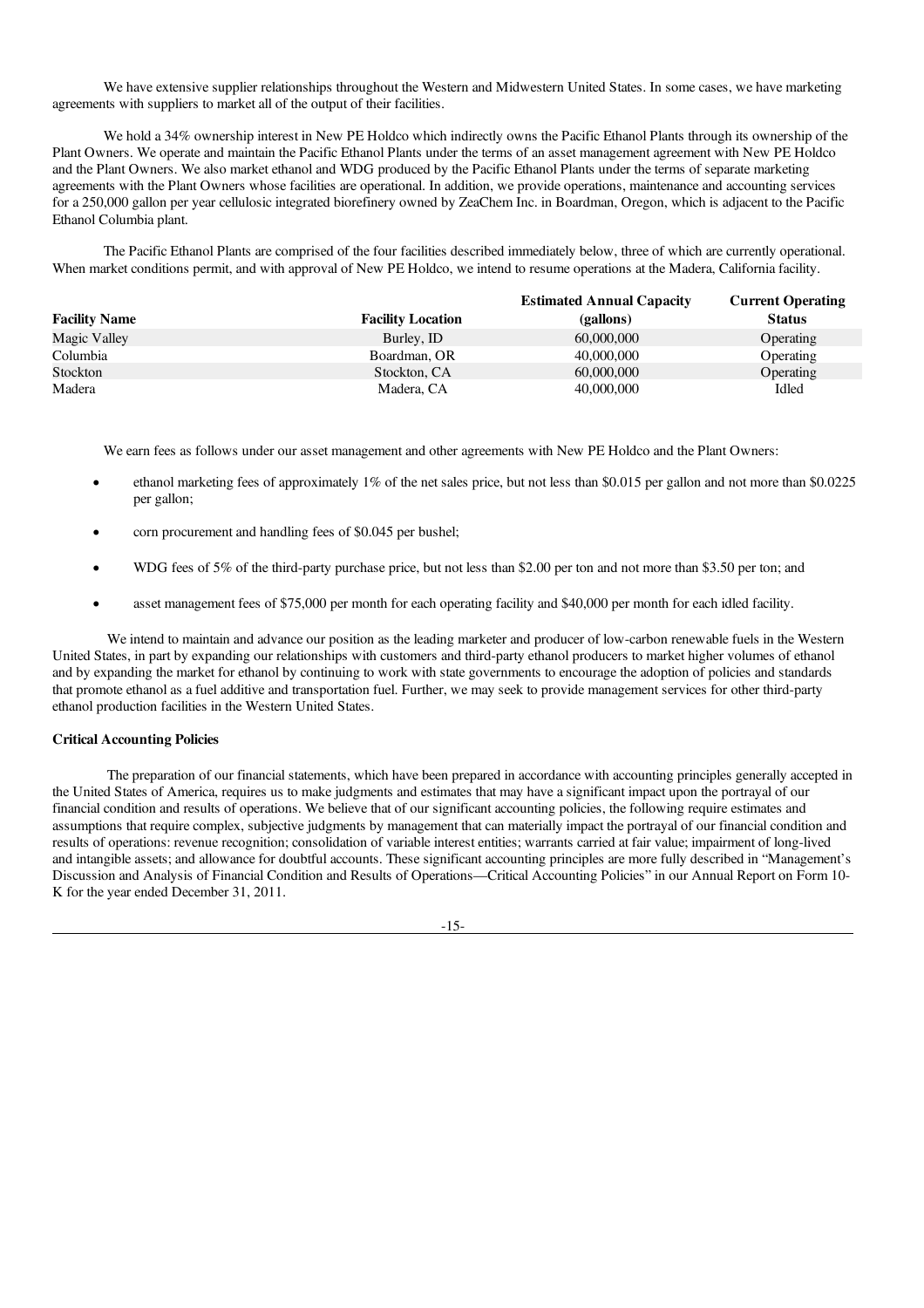#### Results of Operations

The following selected financial information should be read in conjunction with our consolidated financial statements and notes to our consolidated financial statements included elsewhere in this report, and the other sections of "Management's Discussion and Analysis of Financial Condition and Results of Operations" contained in this report.

Certain performance metrics that we believe are important indicators of our results of operations include:

|                                                    |    | Percentage<br><b>Variance</b> |            |           |
|----------------------------------------------------|----|-------------------------------|------------|-----------|
|                                                    |    | 2012                          | 2011       |           |
| Production gallons sold (in millions)              |    | 35.3                          | 36.9       | $(4.3\%)$ |
| Third party gallons sold (in millions)             |    | 79.5                          | 47.7       | 66.7%     |
| Total gallons sold (in millions)                   |    | 114.8                         | 84.6       | 35.7%     |
| Average sales price per gallon                     | \$ | 2.34                          | \$<br>2.53 | $(7.5\%)$ |
| Corn cost per bushel—CBOT equivalent (1)           | \$ | 6.47                          | \$<br>6.63 | $(2.4\%)$ |
| Co-product revenues as % of delivered cost of corn |    | 24.5%                         | 22.7%      | $7.9\%)$  |
| Average CBOT ethanol price per gallon              | \$ | 2.22                          | \$<br>2.42 | $(8.3\%)$ |
| Average CBOT corn price per bushel                 | \$ | 6.41                          | \$<br>6.70 | $(4.3\%)$ |

(1) We exclude transportation—or "basis"—costs in our corn costs to calculate a Chicago Board of Trade, or CBOT, equivalent price to compare our corn costs to average CBOT corn prices.

## *Net Sales, Cost of Goods Sold and Gross Profit (Loss)*

The following table presents our net sales, cost of goods sold and gross profit (loss) in dollars and gross profit (loss) as a percentage of net sales (in thousands, except percentages):

|                         | <b>Three Months Ended</b> |   |         |   |                |           |  |  |  |  |
|-------------------------|---------------------------|---|---------|---|----------------|-----------|--|--|--|--|
|                         | March 31,                 |   |         |   | Variance in    |           |  |  |  |  |
|                         | 2012                      |   | 2011    |   | <b>Dollars</b> | Percent   |  |  |  |  |
| Net sales               | \$<br>197,719             | S | 173,148 | S | 24,571         | 14.2%     |  |  |  |  |
| Cost of goods sold      | 205,196                   |   | 170,584 |   | 34,612         | 20.3%     |  |  |  |  |
| Gross profit (loss)     | (7.477)                   |   | 2,564   |   | (10.041)       | <b>NM</b> |  |  |  |  |
| Percentage of net sales | $(3.8)\%$                 |   | $1.5\%$ |   |                |           |  |  |  |  |

### *Net Sales*

 $\overline{\phantom{a}}$  , where the contract of the contract of the contract of the contract of the contract of the contract of the contract of the contract of the contract of the contract of the contract of the contract of the contr

The increase in our net sales for the three months ended March 31, 2012 as compared to the same period in 2011 was due to an increase in total gallons sold, partially offset by a decrease in our average sales price per gallon.

Total volume of ethanol gallons sold increased by 30.2 million gallons, or 36%, to 114.8 million gallons for the three months ended March 31, 2012 as compared to 84.6 million gallons for the same period in 2011. The increase in total gallons sold is primarily due to an increase in third party gallons sold, partially offset by a reduction in production gallons sold. Total volume of third party gallons sold increased by 31.8 million gallons, or 67%, to 79.5 million gallons for the three months ended March 31, 2012 as compared to 47.7 million gallons for the same period in 2011. The increase in third party sales volume is primarily due to additional gallons sold through third-party ethanol marketing arrangements. Total volume of production gallons sold decreased by 1.6 million gallons, or 4%, to 35.3 million gallons for the three months ended March 31, 2012 as compared to 36.9 million gallons for the same period in 2011. The decrease in production gallons sold is primarily due to reduced production as we adjusted to a lower margin environment.

-16-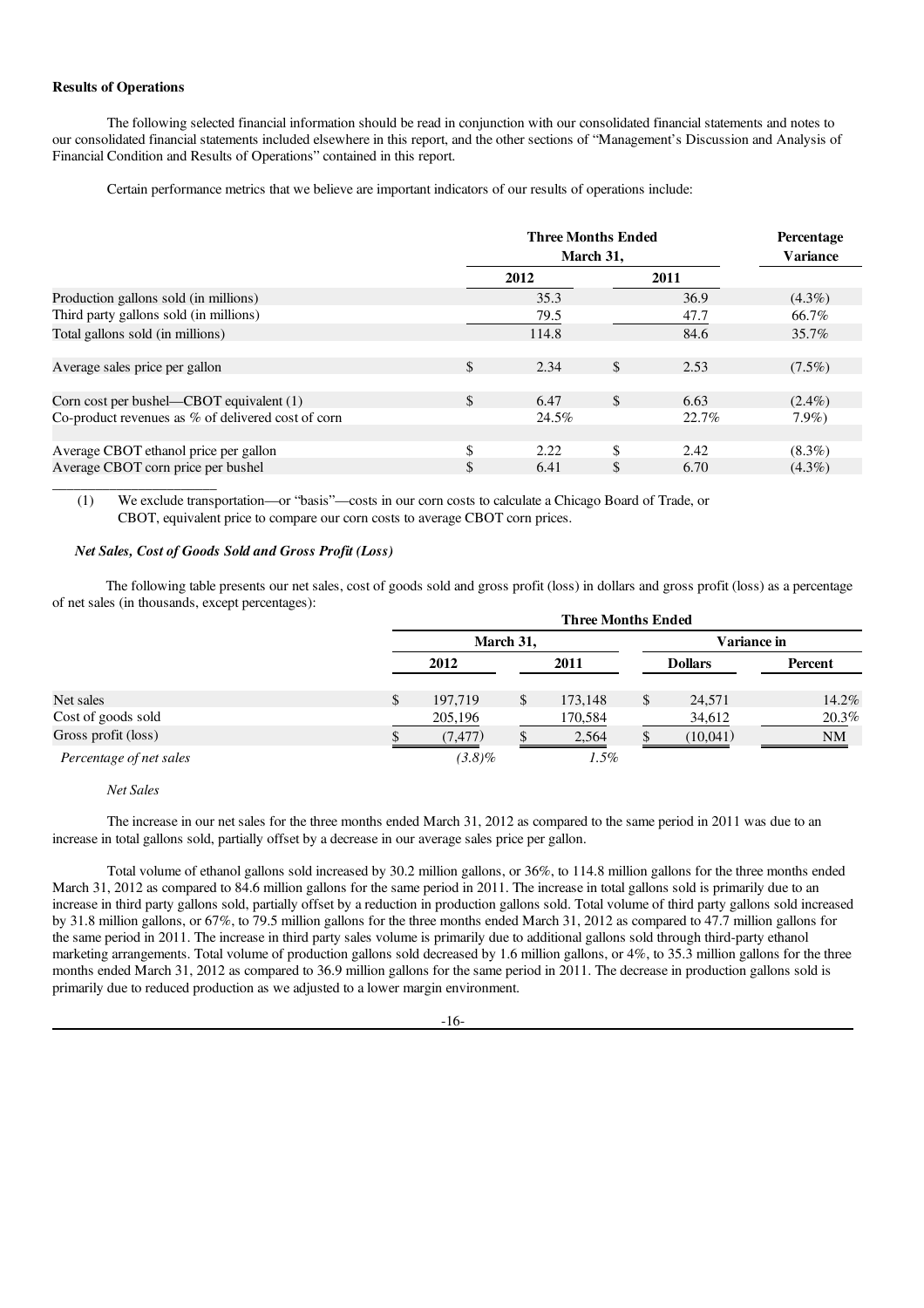Our average sales price per gallon decreased 8% to \$2.34 for the three months ended March 31, 2012 from an average sales price per gallon of \$2.53 for the same period in 2011. The average CBOT price per gallon decreased 8% to \$2.22 for the three months ended March 31, 2012 from an average CBOT price per gallon of \$2.42 for the same period in 2011.

# *Cost of Goods Sold and Gross Profit (Loss)*

Our gross margin decreased to negative 3.8% for the three months ended March 31, 2012 from positive 1.5% for the same period in 2011 primarily due to increased production costs, mostly from higher corn costs relative to ethanol prices. Further, for the three months ended March 31, 2011, we were able to offset approximately \$1.5 million of our additional costs due to elevated corn prices with proceeds from the California Ethanol Producer Incentive Program, which were recorded as a reduction to cost of goods sold. We did not receive any such proceeds for the three months ended March 31, 2012.

#### *Selling, General and Administrative Expenses*

The following table presents our selling, general and administrative expenses, or SG&A, in dollars and as a percentage of net sales (in thousands, except percentages):

|                                              |      | <b>Three Months Ended</b> |      |       |                |             |            |  |  |  |
|----------------------------------------------|------|---------------------------|------|-------|----------------|-------------|------------|--|--|--|
|                                              |      | March 31,                 |      |       |                | Variance in |            |  |  |  |
|                                              | 2012 |                           | 2011 |       | <b>Dollars</b> |             | Percent    |  |  |  |
| Selling, general and administrative expenses |      | 3,378                     |      | 4,188 |                | (810)       | $(19.3)\%$ |  |  |  |
| Percentage of net sales                      |      | 1.7%                      |      | 2.4%  |                |             |            |  |  |  |

Our SG&A decreased in both absolute dollars and as a percentage of net sales for the three months ended March 31, 2012. SG&A decreased \$0.8 million to \$3.4 million for the three months ended March 31, 2012 as compared to \$4.2 million for the same period in 2011. The decrease in the dollar amount of SG&A is primarily due to the following factors:

- noncash compensation expenses decreased by \$0.5 million due to the decreased value of grants of restricted stock awards to our employees and members of our board of directors; and
- professional fees decreased by \$0.4 million due to lower administrative costs incurred by New PE Holdco and an overall decrease in legal expenses;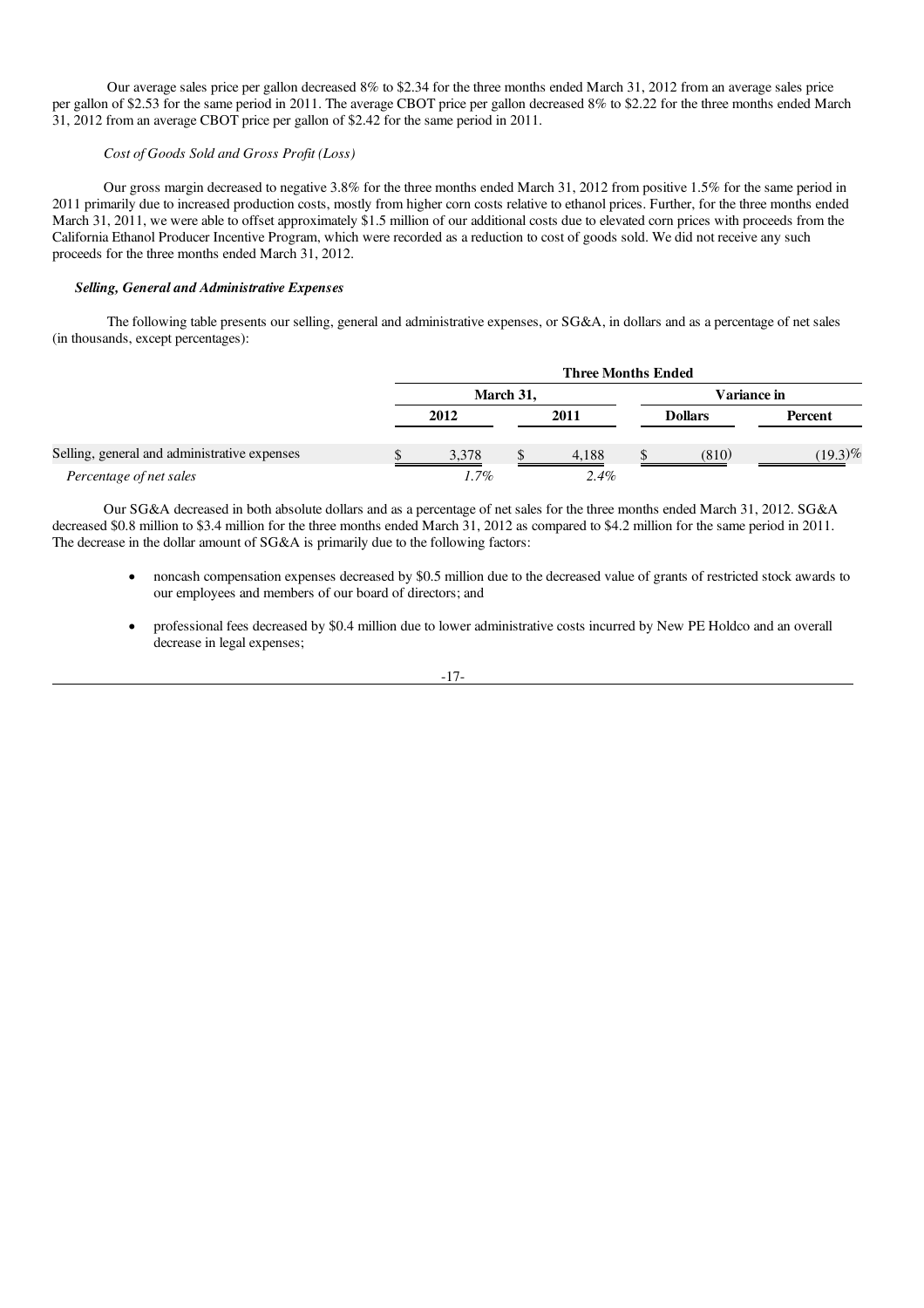## *Fair Value Adjustments on Convertible Debt and Warrants*

The following table presents our fair value adjustments on convertible debt and warrants in dollars and as a percentage of net sales (in thousands, except percentages):

|                                                         | <b>Three Months Ended</b> |         |      |      |             |       |             |  |  |
|---------------------------------------------------------|---------------------------|---------|------|------|-------------|-------|-------------|--|--|
|                                                         | March 31,                 |         |      |      | Variance in |       |             |  |  |
|                                                         | 2012                      |         | 2011 |      | Dollars     |       | Percent     |  |  |
| Fair value adjustments on convertible debt and warrants |                           | (33)    |      | 926  |             | (959) | $(103.6)\%$ |  |  |
| Percentage of net sales                                 |                           | $0.0\%$ |      | 0.5% |             |       |             |  |  |

We issued senior convertible notes and warrants in 2010 for \$35.0 million in cash and additional warrants in 2011. These senior convertible notes and warrants were recorded at fair value. We recorded an expense of less than \$0.1 million related to the subsequent fair value adjustments of the warrants for the three months ended March 31, 2012 due a relatively flat stock price from the beginning of the year. The senior convertible notes were fully retired in November 2011.

## *Interest Expense, net*

The following table presents our interest expense, net in dollars and as a percentage of net sales (in thousands, except percentages): The Months Ended Months Ended The Terms Ended Months Ended The Terms Ended Months Ended Months Ended Months Ended Months Ended Months Ended Months Ended Months Ended Months Ended Months Ended Months Ended Months Ended Mont

|                         | Three Months Ended |  |       |                |                    |            |  |  |
|-------------------------|--------------------|--|-------|----------------|--------------------|------------|--|--|
|                         | March 31,          |  |       |                | <b>Variance in</b> |            |  |  |
|                         | 2012               |  | 2011  | <b>Dollars</b> |                    | Percent    |  |  |
| Interest expense, net   | 2.909              |  | 3.638 |                | (729)              | $(20.0)\%$ |  |  |
| Percentage of net sales | 1.5%               |  | 2.1%  |                |                    |            |  |  |

Interest expense, net decreased by \$0.7 million to \$2.9 million for the three months ended March 31, 2012 from \$3.6 million for the same period in 2011. The decrease in interest expense, net is primarily due to decreased average debt balances, largely due to the retirement of our senior convertible notes in November 2011.

### *Other Expense, net*

The following table presents our other expense, net in dollars and as a percentage of net sales (in thousands, except percentages):

|                         | <b>Three Months Ended</b> |      |      |                |             |            |  |  |  |
|-------------------------|---------------------------|------|------|----------------|-------------|------------|--|--|--|
|                         | March 31,                 |      |      |                | Variance in |            |  |  |  |
|                         | 2012                      | 2011 |      | <b>Dollars</b> |             | Percent    |  |  |  |
| Other expense, net      | 194                       |      | 343  |                | (149)       | $(43.4)\%$ |  |  |  |
| Percentage of net sales | 0.1%                      |      | 0.2% |                |             |            |  |  |  |

Other expense, net decreased by \$0.1 million to \$0.2 million for the three months ended March 31, 2012 from \$0.3 million for the same period in 2011. The decrease in other expense, net is primarily due to a decrease in bank fees.

-18-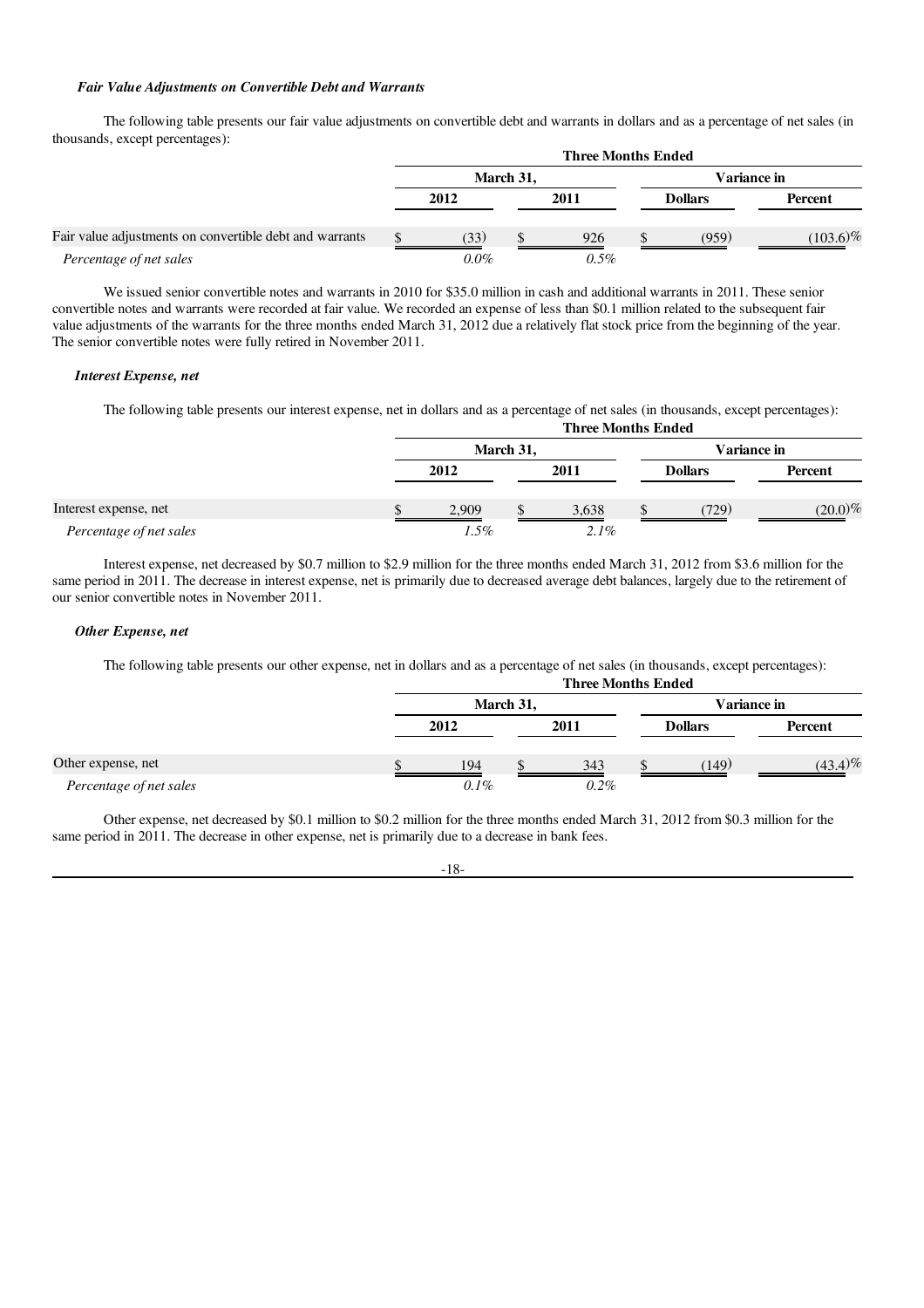### *Net Loss Attributed to Noncontrolling Interest in Variable Interest Entity*

The following table presents the proportionate share of the net loss attributed to noncontrolling interest in variable interest entity in dollars and as a percentage of net sales (in thousands, except percentages):

|                                                                               | <b>Three Months Ended</b> |       |  |               |                    |                |         |  |  |
|-------------------------------------------------------------------------------|---------------------------|-------|--|---------------|--------------------|----------------|---------|--|--|
|                                                                               | March 31,                 |       |  |               | <b>Variance in</b> |                |         |  |  |
|                                                                               |                           | 2012  |  | 2011          |                    | <b>Dollars</b> | Percent |  |  |
| Net loss attributed to noncontrolling interest in variable<br>interest entity |                           | 9.038 |  |               |                    |                | 92.4%   |  |  |
| Percentage of net sales                                                       |                           | 4.6%  |  | 4.697<br>2.7% |                    | 4.341          |         |  |  |

Net loss attributed to noncontrolling interest in variable interest entity relates to our consolidated treatment of New PE Holdco, a variable interest entity. For the three months ended March 31, 2012 and 2011, we consolidated the entire income statement of New PE Holdco. However, because we owned only 34% and 20% of New PE Holdco for the three months ended March 31, 2012 and 2011, respectively, we reduced our consolidated net loss for the noncontrolling interest, which was the ownership interest that we did not own.

#### *Net Income (Loss) Attributed to Pacific Ethanol, Inc.*

The following table presents our net income (loss) attributed to Pacific Ethanol, Inc. in dollars and as a percentage of net sales (in thousands, except percentages):

|                                                       | <b>Three Months Ended</b> |  |         |  |                |                |  |
|-------------------------------------------------------|---------------------------|--|---------|--|----------------|----------------|--|
|                                                       | March 31,<br>Variance in  |  |         |  |                |                |  |
|                                                       | 2012                      |  | 2011    |  | <b>Dollars</b> | <b>Percent</b> |  |
| Net income (loss) attributed to Pacific Ethanol, Inc. | (4.953)                   |  | 18      |  | (4.971)        | NΜ             |  |
| Percentage of net sales                               | $(2.5)\%$                 |  | $0.0\%$ |  |                |                |  |

Net income (loss) attributed to Pacific Ethanol, Inc. decreased during the three months ended March 31, 2012 as compared to the same period in 2011, primarily due to a decrease in gross profit, which was partially offset by decreases in SG&A expenses and interest expense, net.

#### *Preferred Stock Dividends and Net Loss Available to Common Stockholders*

The following table presents the preferred stock dividends for our Series B Cumulative Convertible Preferred Stock, or Series B Preferred Stock, in dollars and as a percentage of net sales, and our net loss available to common stockholders in dollars and as a percentage of net sales (in thousands, except percentages): Three Months Ended

|                                           |              | Three Months Ended |  |                |  |                    |          |  |  |
|-------------------------------------------|--------------|--------------------|--|----------------|--|--------------------|----------|--|--|
|                                           | March 31,    |                    |  |                |  | <b>Variance in</b> |          |  |  |
|                                           | 2011<br>2012 |                    |  | <b>Dollars</b> |  | Percent            |          |  |  |
| Preferred stock dividends                 |              | 315                |  | 312            |  |                    | $1.0\%$  |  |  |
| Percentage of net sales                   |              | $0.2\%$            |  | $0.2\%$        |  |                    |          |  |  |
| Net loss available to common stockholders |              | 5,268              |  | 294            |  | 4.974              | 1,691.8% |  |  |
| Percentage of net sales                   |              | 2.7%               |  | $0.2\%$        |  |                    |          |  |  |
|                                           |              | $-19-$             |  |                |  |                    |          |  |  |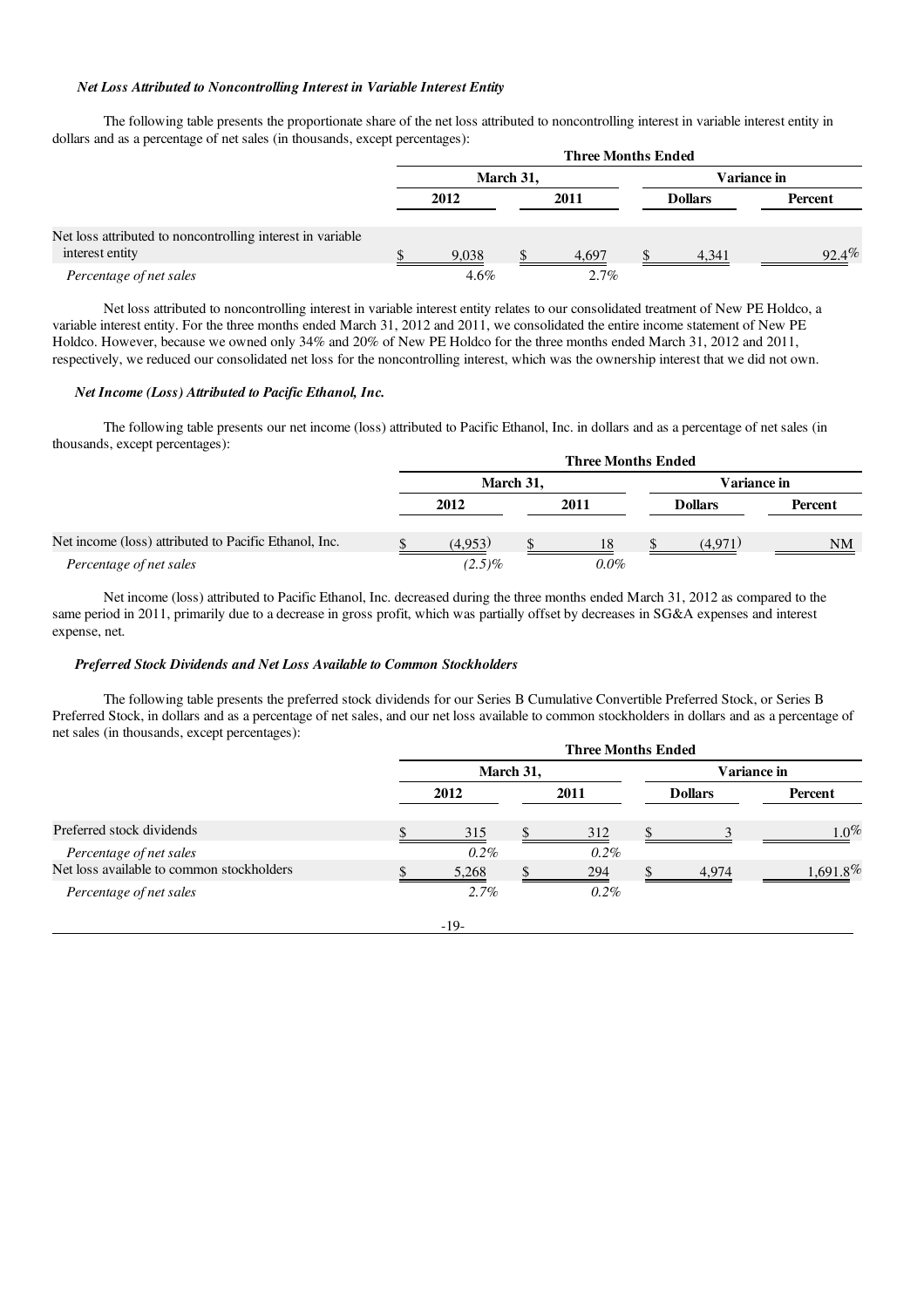Shares of our Series B Preferred Stock are entitled to quarterly cumulative dividends payable in arrears in an amount equal to 7% per annum of the purchase price per share of the Series B Preferred Stock. We have recorded dividends on our Series B Preferred Stock in the aggregate amount of \$0.3 million for three months ended March 31, 2012 and 2011. We paid the dividends for the three months ended March 31, 2012, however, we accrued and did not pay the dividends for the three months ended March 31, 2011, resulting in total accrued and unpaid dividends in respect of our Series B Preferred Stock of \$7.3 million as of March 31, 2012.

#### Liquidity and Capital Resources

During the three months ended March 31, 2012, we funded our operations primarily from cash provided by operations, borrowings under our credit facilities and the remaining proceeds from our private placement in December 2011.

We had working capital of \$46.1 million and \$57.8 million as of March 31, 2012 and December 31, 2011, respectively. We had cash and cash equivalents of \$5.0 million and \$8.9 million as of March 31, 2012 and December 31, 2011, respectively.

Our current available capital resources consist of cash on hand and amounts available for borrowing under Kinergy's credit facility. In addition, New PE Holdco has a credit facility for use in the operations of the Pacific Ethanol Plants. We expect that our future available capital resources will consist primarily of our remaining cash balances, amounts available for borrowing, if any, under Kinergy's credit facility, cash generated from Kinergy's ethanol marketing business, fees paid under our asset management agreement relating to our operation of the Pacific Ethanol Plants, distributions, if any, in respect of our ownership interest in New PE Holdco, and the remaining proceeds of any future debt and/or equity financings.

We believe that current and future available capital resources, revenues generated from operations, and other existing sources of liquidity, including our credit facilities, will be adequate to meet our anticipated working capital and capital expenditure requirements for at least the next twelve months. If, however, our capital requirements or cash flow vary materially from our current projections, if unforeseen circumstances occur, or if we require a significant amount of cash to fund future acquisitions, we may require additional financing. Our failure to raise capital, if needed, could restrict our growth, or hinder our ability to compete.

#### *Quantitative Quarter-End Liquidity Status*

We believe that the following amounts provide insight into our liquidity and capital resources. The following selected financial information should be read in conjunction with our consolidated financial statements and notes to consolidated financial statements included elsewhere in this report, and the other sections of "Management's Discussion and Analysis of Financial Condition and Results of Operations" contained in this report (dollars in thousands):

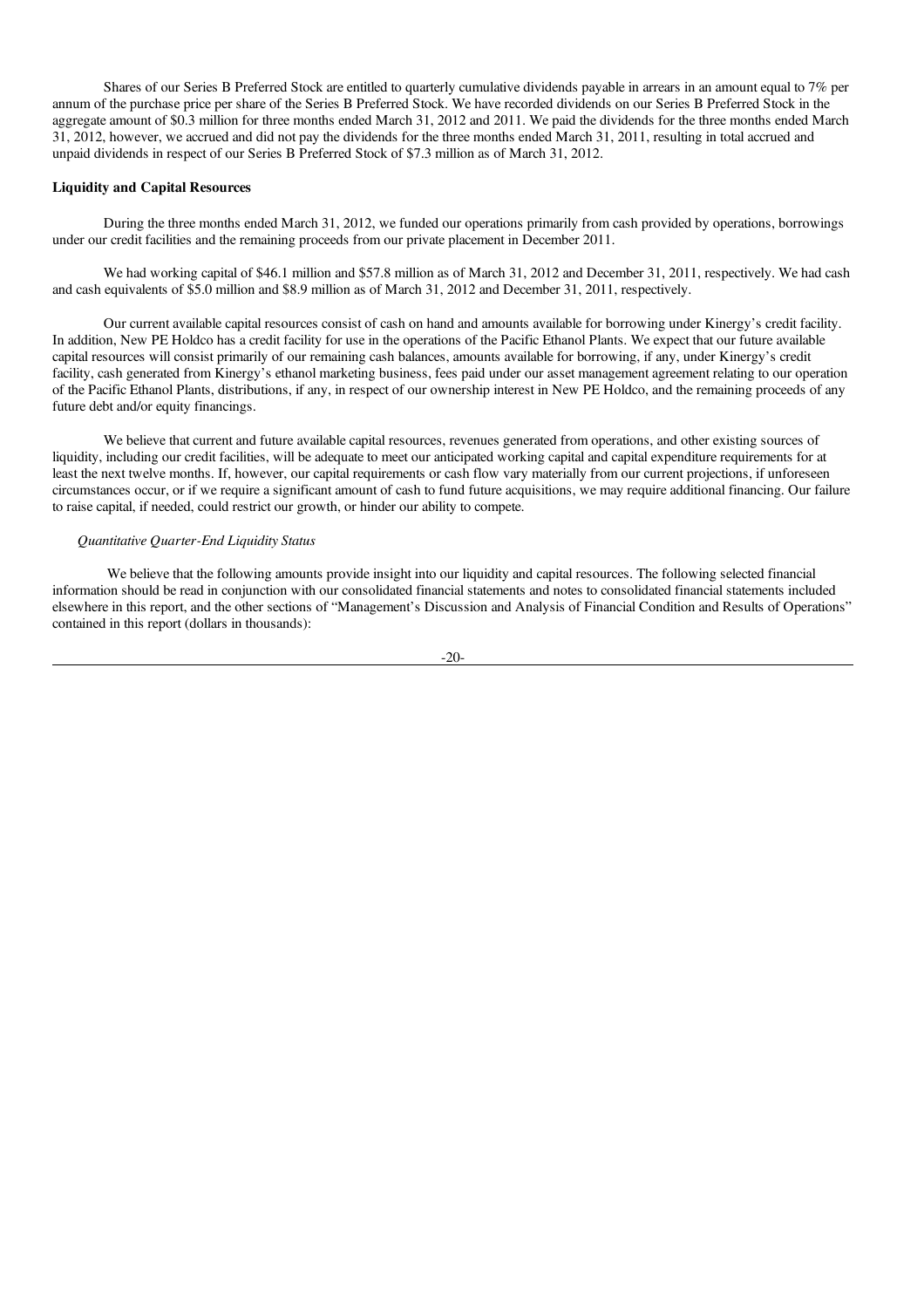|                                               | <b>March 31, 2012</b> |         |               | December 31, 2011 | Variance   |  |
|-----------------------------------------------|-----------------------|---------|---------------|-------------------|------------|--|
| Cash and cash equivalents                     |                       | 4.981   | S             | 8.914             | $(44.1)\%$ |  |
| Current assets                                |                       | 58,212  | S             | 66,748            | $(12.8)\%$ |  |
| Total assets of variable interest entity      | S                     | 166.625 | <sup>\$</sup> | 173,606           | $(4.0)\%$  |  |
| <b>Current liabilities</b>                    | J                     | 12.099  | \$            | 8,982             | 34.7%      |  |
| Property and equipment, net                   | S                     | 157,610 | \$            | 159,617           | $(1.3)\%$  |  |
| Notes payable, current portion                |                       | 750     | \$            | 750               | $0.0\%$    |  |
| Notes payable, noncurrent portion             | \$                    | 93.718  | \$            | 93,689            | $0.0\%$    |  |
| Total liabilities of variable interest entity |                       | 84,311  | <sup>\$</sup> | 76,478            | $10.2\%$   |  |
| Working capital                               | S                     | 46,113  | \$            | 57,766            | $(20.2)\%$ |  |
| Working capital ratio                         |                       | 4.81    |               | 7.43              | $(35.3)\%$ |  |

#### *Change in Working Capital and Cash Flows*

Working capital decreased to \$46.1 million at March 31, 2012 from \$57.8 million at December 31, 2011 as a result of decreases in current assets of \$8.5 million and increases in current liabilities of \$3.2 million.

Current assets decreased primarily due to decreases in cash and cash equivalents of \$3.9 million, inventories, including prepaid inventory, of \$3.7 million and other current assets of \$1.9 million. Current liabilities increased primarily due to increases in trade accounts payable.

Cash used in operating activities of \$2.8 million resulted primarily from a consolidated net loss of \$14.0 million, partially offset by an increase in accounts payable and accrued expenses of \$3.6 million, depreciation and amortization of \$3.1 million, decreases in inventories, including prepaid inventories, of \$3.7 million, and decreases in prepaid expenses and other assets of \$1.4 million.

Cash used in investing activities of \$0.9 million resulted from additions to property and equipment.

Cash used in financing activities of \$0.3 million resulted from cash payment of dividends in respect of our Series B Preferred Stock.

#### *Kinergy Operating Line of Credit*

In May 2012, we extended Kinergy's operating line of credit. The renewal of Kinergy's credit facility is for an aggregate amount of up to \$30.0 million, with an optional accordion feature for up to an additional \$10.0 million. The prior credit facility included an accordion feature of \$5.0 million. The credit facility expires on December 31, 2015. Interest accrues under the credit facility at a rate equal to (i) the threemonth London Interbank Offered Rate (LIBOR), plus (ii) a specified applicable margin ranging between 2.50% and 3.50%. The credit facility's monthly unused line fee is 0.50% of the amount by which the maximum credit under the facility exceeds the average daily principal balance. Kinergy is also required to pay customary fees and expenses associated with the credit facility and issuances of letters of credit. In addition, Kinergy is responsible for a \$3,000 monthly servicing fee. Payments that may be made by Kinergy to Pacific Ethanol as reimbursement for management and other services provided by Pacific Ethanol to Kinergy are limited to \$800,000 per fiscal quarter in 2012, \$900,000 per fiscal quarter in 2013, \$1,000,000 per fiscal quarter in 2014 and \$1,100,000 per fiscal quarter in 2015.

In addition, the amended facility includes the accounts receivable of PAP as additional collateral. Payments that may be made by PAP to Pacific Ethanol as reimbursement for management and other services provided by Pacific Ethanol to PAP are limited to the extent that quarterly payments do not result in PAP recording less than \$100,000 of net income in the quarter.

-21-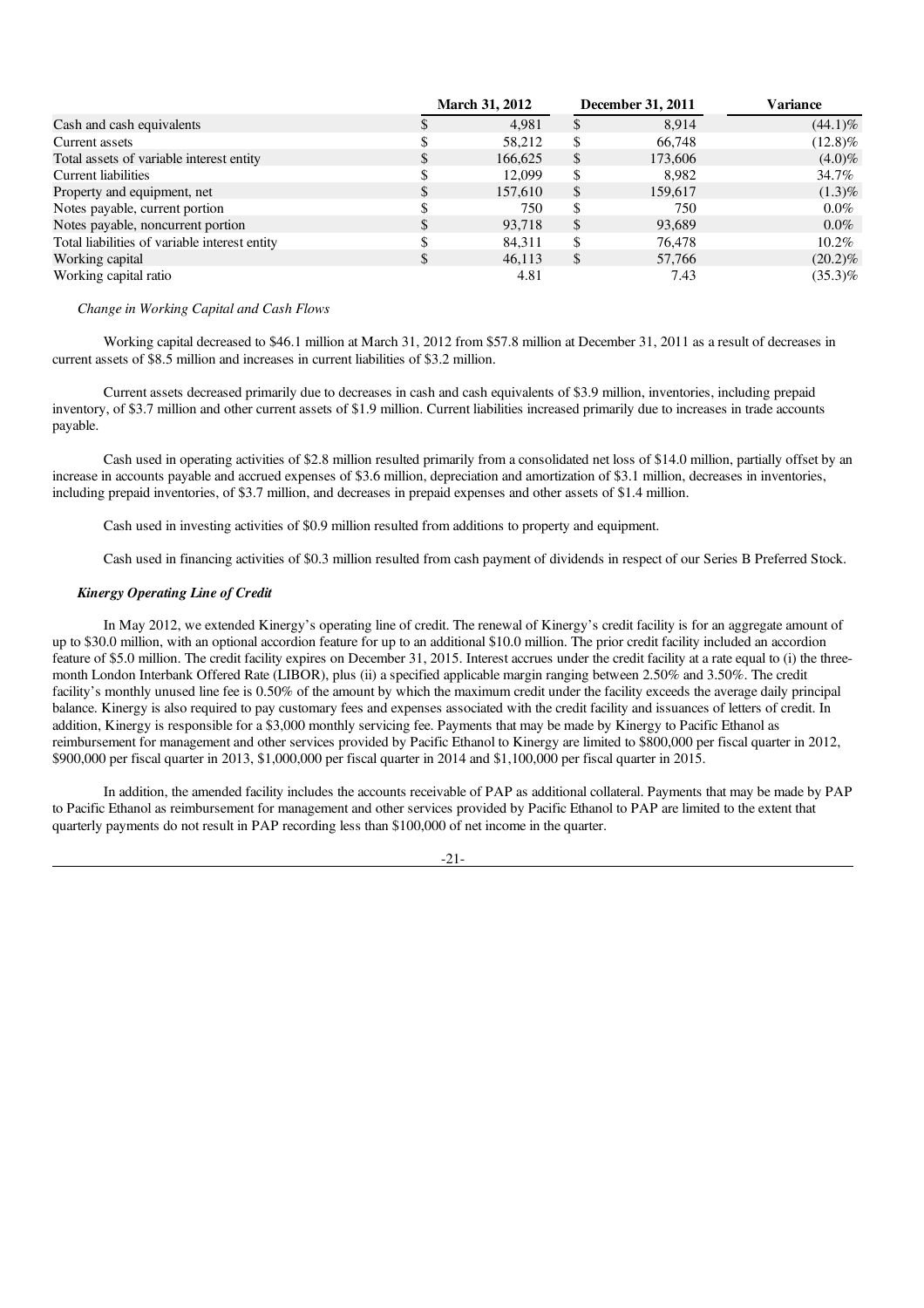For the fiscal quarter ending June 30, 2012 and each fiscal quarter thereafter, Kinergy and PAP are collectively required to generate aggregate earnings before interest, taxes, depreciation and amortization, or EBITDA, of \$450,000 for the quarter and aggregate EBITDA of \$1,100,000 for each two consecutive quarters. These amounts are required through December 31, 2013. In 2014, the required EBITDA amounts increase to \$500,000 per quarter and \$1,300,000 for each two consecutive quarters. Further, for all monthly periods, Kinergy and PAP must collectively maintain a fixed charge coverage ratio (calculated as a twelve-month rolling EBITDA divided by the sum of interest expense, capital expenditures, principal payments of indebtedness, indebtedness from capital leases and taxes paid during such twelve-month rolling period) of at least 2.0 and are prohibited from incurring any additional indebtedness (other than specific intercompany indebtedness) or making any capital expenditures in excess of \$100,000 absent the lender's prior consent. Kinergy and PAP's obligations under the credit facility are secured by a first-priority security interest in all of their assets in favor of the lender.

The following table summarizes Kinergy's financial covenants and actual results for the periods presented (dollars in thousands):

| Three Months Ended<br>March 31, |      |      |       |      | <b>Years Ended</b><br>December 31. |      |       |  |
|---------------------------------|------|------|-------|------|------------------------------------|------|-------|--|
|                                 |      | 2011 |       | 2011 |                                    | 2010 |       |  |
| \$                              | 300  | \$   | 250   |      | N/A                                | \$   | 250   |  |
| \$                              | 639  | \$   | 1,890 |      | N/A                                | \$   | 555   |  |
| \$                              | 339  | \$   | 1,640 |      | N/A                                | \$   | 305   |  |
|                                 |      |      |       |      |                                    |      |       |  |
|                                 | N/A  | \$   | 900   | \$   | 800                                | \$   | 900   |  |
|                                 | N/A  | \$   | 2,480 | \$   | 858                                | \$   | 2,387 |  |
|                                 | N/A  | \$   | 1,580 | \$   | 58                                 | \$   | 1,487 |  |
|                                 |      |      |       |      |                                    |      |       |  |
|                                 | 2.00 |      | 1.10  |      | 2.00                               |      | 1.10  |  |
|                                 | 2.98 |      | 8.99  |      | 4.26                               |      | 7.13  |  |
|                                 | 0.98 |      | 7.89  |      | 2.26                               |      | 6.03  |  |
|                                 |      | 2012 |       |      |                                    |      |       |  |

We have guaranteed all of Kinergy's obligations under the credit facility. As of March 31, 2012, Kinergy had an available borrowing base under the credit facility of \$15.5 million and had an outstanding balance of \$14.5 million.

## *New PE Holdco Term Debt and Working Capital Line of Credit*

The Plant Owners have approximately \$50.0 million in three-year term loans and a three-year revolving credit facility of up to \$35.0 million to fund working capital requirements. The term loans and credit facility mature in June 2013. We believe that the Plant Owners' will seek to refinance these loans prior to their stated maturity date. As of March 31, 2012, New PE Holdco had an outstanding letter of credit of approximately \$0.8 million, unused availability under the credit facility of \$6.2 million and an outstanding balance of \$28.0 million.

#### *Note Payable to Related Party*

On March 31, 2009, our Chief Executive Officer provided funds in an aggregate amount of \$1.0 million for general working capital purposes, in exchange for an unsecured promissory note issued by us. Interest on the unpaid principal amount accrues at a rate of 8.00% per annum. As of December 31, 2011, the remaining amount of \$0.8 million was due and payable on the extended maturity date of March 31, 2012. On March 7, 2012, the maturity date was further extended to March 31, 2013.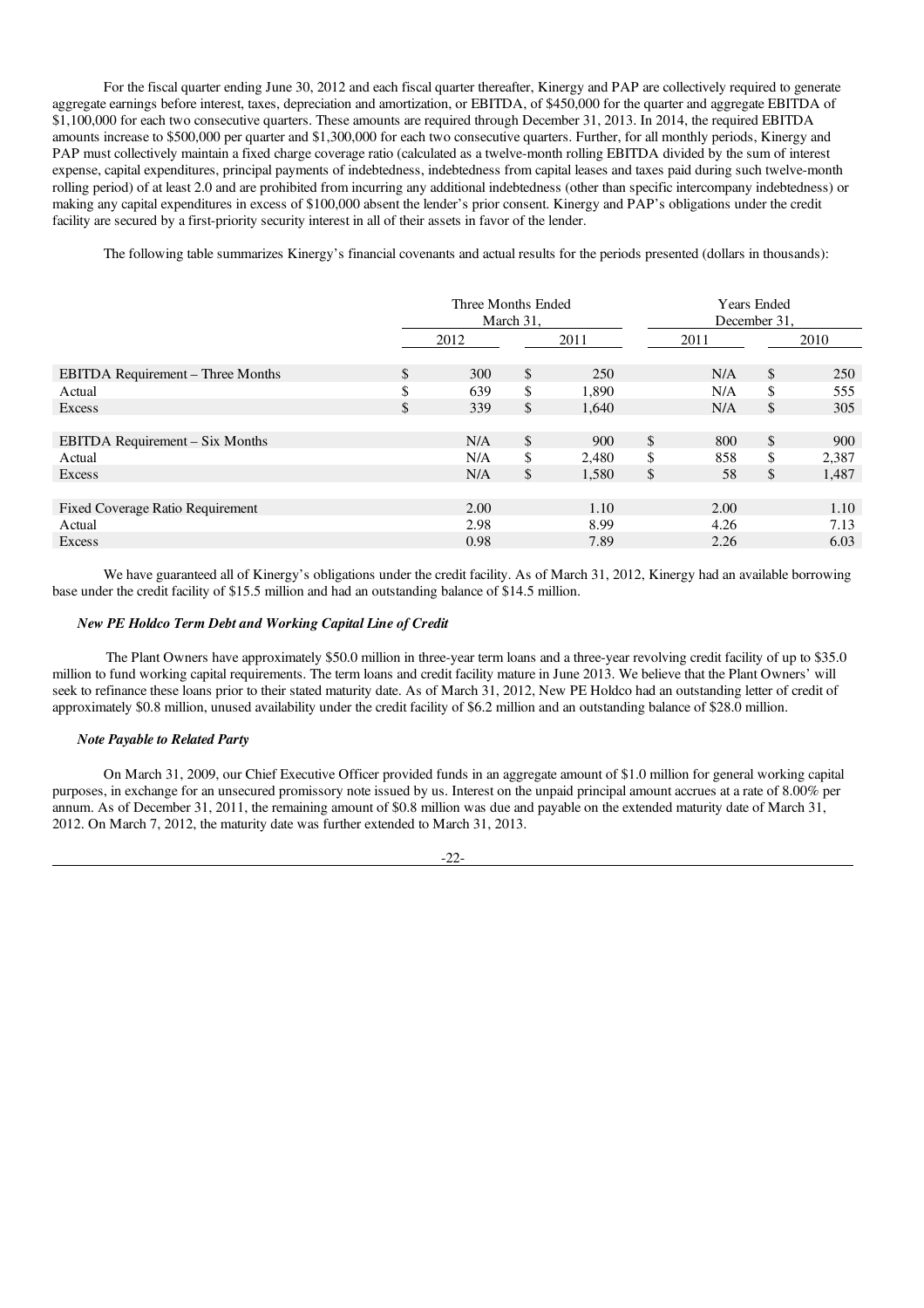#### Effects of Inflation

The impact of inflation was not significant to our financial condition or results of operations for the three months ended March 31, 2012 and 2011.

#### Impact of New Accounting Pronouncements

None.

# ITEM 3. QUANTITATIVE AND QUALITATIVE DISCLOSURES ABOUT MARKET RISK.

Not applicable.

## ITEM 4. CONTROLS AND PROCEDURES.

#### *Evaluation of Disclosure Controls and Procedures*

We conducted an evaluation under the supervision and with the participation of our management, including our Chief Executive Officer and Chief Financial Officer, of the effectiveness of the design and operation of our disclosure controls and procedures. The term "disclosure controls and procedures," as defined in Rules 13a-15(e) and 15d-15(e) under the Securities Exchange Act of 1934, as amended, or Exchange Act, means controls and other procedures of a company that are designed to ensure that information required to be disclosed by the company in the reports it files or submits under the Exchange Act is recorded, processed, summarized and reported, within the time periods specified in the Securities and Exchange Commission's rules and forms. Disclosure controls and procedures also include, without limitation, controls and procedures designed to ensure that information required to be disclosed by a company in the reports that it files or submits under the Exchange Act is accumulated and communicated to the company's management, including its principal executive and principal financial officers, or persons performing similar functions, as appropriate, to allow timely decisions regarding required disclosure. Based on this evaluation, our Chief Executive Officer and Chief Financial Officer concluded as of March 31, 2012 that our disclosure controls and procedures were effective at a reasonable assurance level.

#### *Changes in Internal Control over Financial Reporting*

There were no changes during the most recently completed fiscal quarter that have materially affected or are reasonably likely to materially affect, our internal control over financial reporting, as defined in Rules 13a-15(f) and 15d-15(f) under the Exchange Act.

## *Inherent Limitations on the Ef ectiveness of Controls*

Management does not expect that our disclosure controls and procedures or our internal control over financial reporting will prevent or detect all errors and all fraud. A control system, no matter how well conceived and operated, can provide only reasonable, not absolute, assurance that the objectives of the control systems are met. Further, the design of a control system must reflect the fact that there are resource constraints, and the benefits of controls must be considered relative to their costs. Because of the inherent limitations in a cost-effective control system, no evaluation of internal control over financial reporting can provide absolute assurance that misstatements due to error or fraud will not occur or that all control issues and instances of fraud, if any, have been or will be detected.

-23-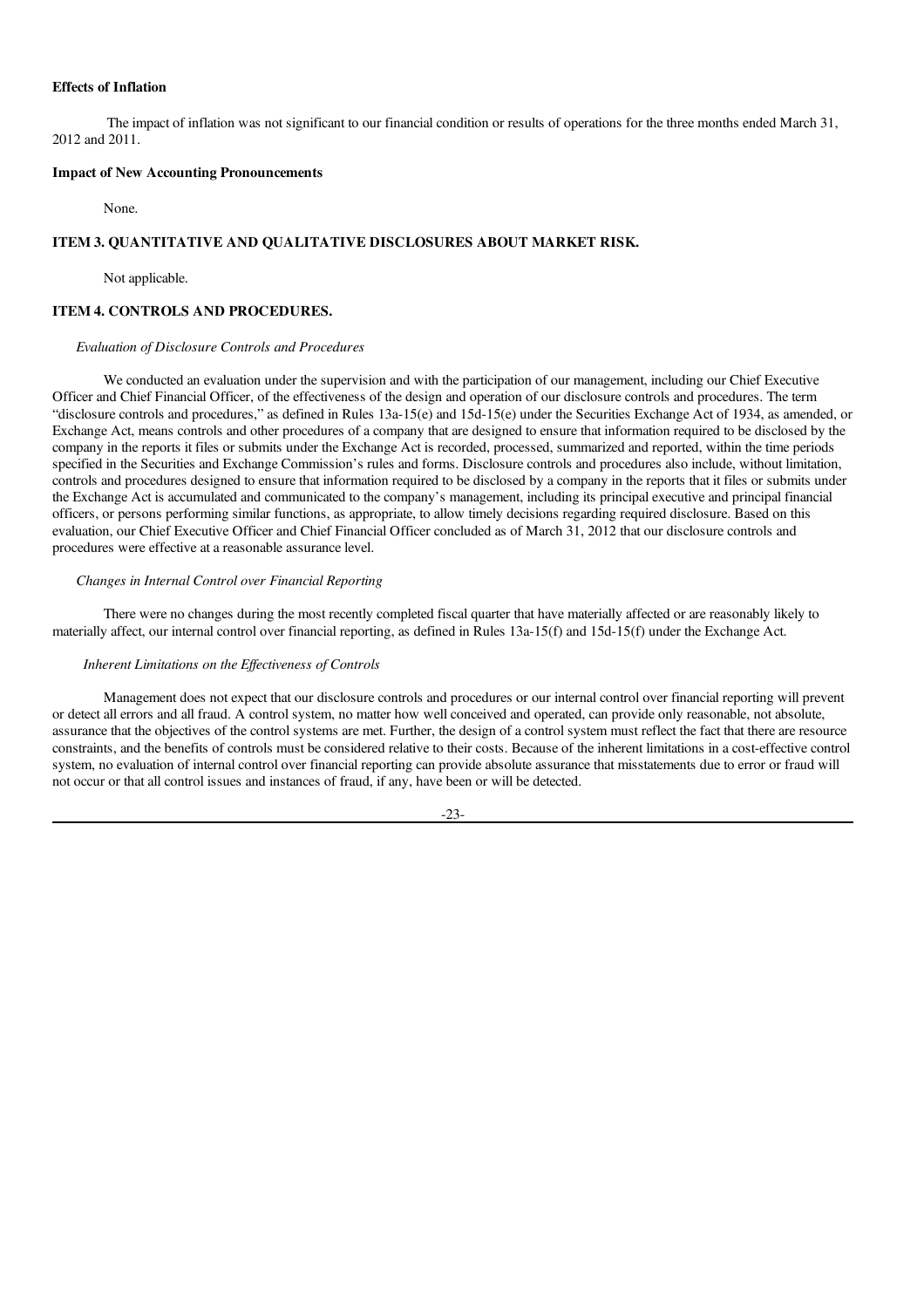These inherent limitations include the realities that judgments in decision-making can be faulty and that breakdowns can occur because of a simple error or mistake. Controls can also be circumvented by the individual acts of some persons, by collusion of two or more people, or by management override of the controls. The design of any system of controls is based in part on certain assumptions about the likelihood of future events, and there can be no assurance that any design will succeed in achieving its stated goals under all potential future conditions. Projections of any evaluation of controls effectiveness to future periods are subject to risks. Over time, controls may become inadequate because of changes in conditions or deterioration in the degree of compliance with policies or procedures.

## PART II - OTHER INFORMATION

#### ITEM 1. LEGAL PROCEEDINGS.

We are subject to legal proceedings, claims and litigation arising in the ordinary course of business. While the amounts claimed may be substantial, the ultimate liability cannot presently be determined because of considerable uncertainties that exist. Therefore, it is possible that the outcome of those legal proceedings, claims and litigation could adversely affect our quarterly or annual operating results or cash flows when resolved in a future period. However, based on facts currently available, management believes such matters will not adversely affect in any material respect our financial position, results of operations or cash flows.

#### ITEM 1A. RISK FACTORS.

In addition to the other information set forth in this report, you should carefully consider the factors discussed under "Risk Factors" in our Annual Report on Form 10-K for the year ended December 31, 2011, which could materially affect our business, financial condition and results of operations.

### ITEM 2. UNREGISTERED SALES OF EQUITY SECURITIES AND USE OF PROCEEDS.

#### Unregistered Sales of Equity Securities

In February 2012, we issued an aggregate of 172,269 shares of common stock to one accredited investor upon the cashless exercise of outstanding warrants. The cashless exercise resulted in the cancellation of an aggregate of 79,832 shares of common stock otherwise issuable under the warrants with an aggregate fair market value of \$113,448. Exemption from the registration provisions of the Securities Act of 1933 for the transaction described above is claimed under Section  $3(a)(9)$  of the Securities Act of 1933, among others.

#### **Dividends**

For each of the three months ended March 31, 2012 and 2011, we recorded an aggregate of \$0.3 million in dividends on our Series B Preferred Stock. We declared and paid \$0.3 million in dividends for the three months ended March 31, 2012. We have never declared or paid cash dividends on our common stock and do not currently intend to pay cash dividends on our common stock in the foreseeable future. We currently anticipate that we will retain any earnings for use in the continued development of our business. The holders of our outstanding Series B Preferred Stock are entitled to dividends of 7% per annum, payable quarterly, none of which have been paid for the years ended December 31, 2011, 2010 and 2009. Accumulated and unpaid dividends in respect of our Series B Preferred Stock must be paid prior to the payment of any dividends in respect of our common stock.

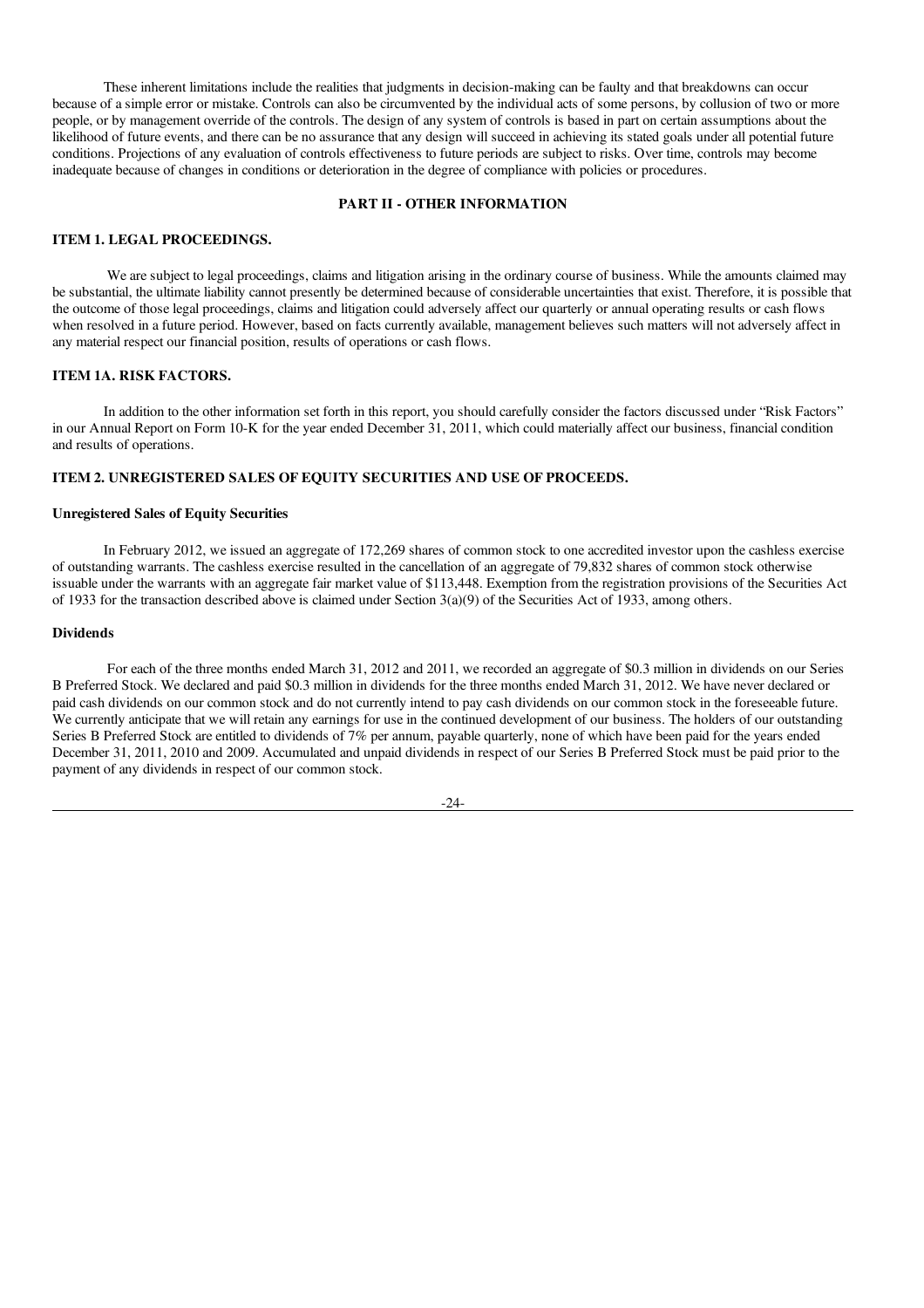# ITEM 3. DEFAULTS UPON SENIOR SECURITIES.

Not applicable.

# ITEM 4. MINE SAFETY DISCLOSURES.

Not applicable.

# ITEM 5. OTHER INFORMATION.

None.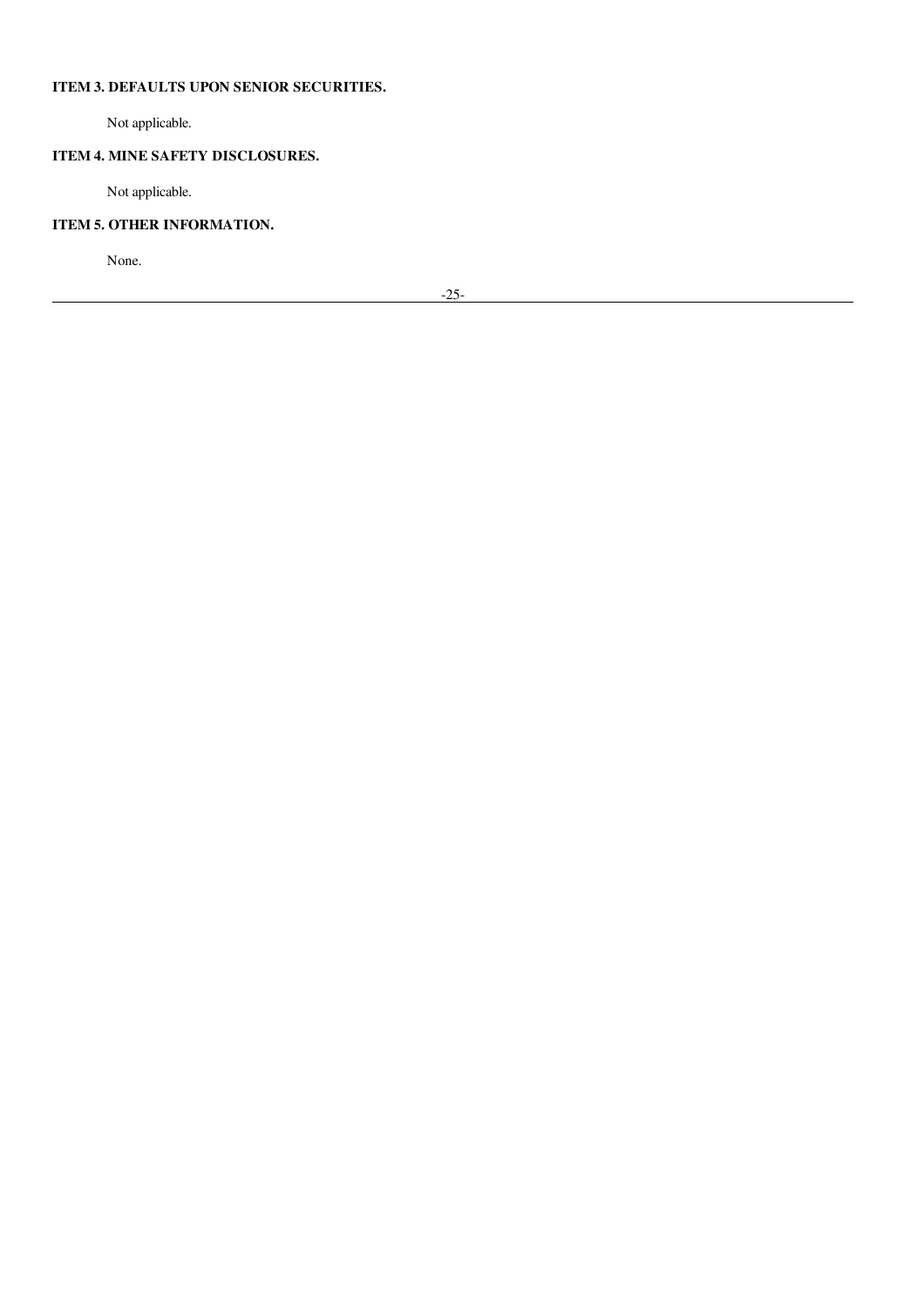## ITEM 6. EXHIBITS.

|              | Exhibit         |                                                                                                                                                                                                                                                                    |
|--------------|-----------------|--------------------------------------------------------------------------------------------------------------------------------------------------------------------------------------------------------------------------------------------------------------------|
|              | Number<br>10.1  | Description<br>Independent Contractor Services Agreement dated effective as of January 1, 2012 by and between Pacific Ethanol, Inc. and<br>Michael D. Kandris (1)                                                                                                  |
|              | 10.2            | Amendment No. 9 to Loan and Security Agreement, dated effective December 31, 2011, by and among Kinergy Marketing<br>LLC, Pacific Ethanol, Inc. and Wells Fargo Capital Finance, LLC, successor by merger to Wachovia Capital Finance<br>Corporation (Western) (2) |
|              | 10.3            | Amendment No. 1 to Registration Rights Agreement dated February 22, 2012 between Pacific Ethanol, Inc. and the<br>investors identified therein (3)                                                                                                                 |
|              | 31.1            | Certifications Required by Rule 13a-14(a) of the Securities Exchange Act of 1934, as amended, as Adopted Pursuant to<br>Section 302 of the Sarbanes-Oxley Act of 2002 (*)                                                                                          |
|              | 31.2            | Certifications Required by Rule 13a-14(a) of the Securities Exchange Act of 1934, as amended, as Adopted Pursuant to<br>Section 302 of the Sarbanes-Oxley Act of 2002 (*)                                                                                          |
|              | 32.1            | Certification of Chief Executive Officer and Chief Financial Officer Pursuant to 18 U.S.C. Section 1350, as Adopted<br>Pursuant to Section 906 of the Sarbanes-Oxley Act of 2002 (*)                                                                               |
|              | 101.INS         | <b>XBRL</b> Instance Document $(*)(4)$                                                                                                                                                                                                                             |
|              | 101.SCH         | XBRL Taxonomy Extension Schema (*)(4)                                                                                                                                                                                                                              |
|              | 101.CAL         | XBRL Taxonomy Extension Calculation Linkbase (*)(4)                                                                                                                                                                                                                |
|              | 101.DEF         | XBRL Taxonomy Extension Definition Linkbase (*)(4)                                                                                                                                                                                                                 |
|              | 101.LAB         | XBRL Taxonomy Extension Label Linkbase (*)(4)                                                                                                                                                                                                                      |
|              | 101.PRE         | XBRL Taxonomy Extension Presentation Linkbase (*)(4)                                                                                                                                                                                                               |
| $(*)$<br>(1) | Filed herewith. | Filed as an exhibit to the Registrant's current report on Form 8-K for December 30, 2011 filed with the Securities and Exchange<br>Commission on January 5, 2012.                                                                                                  |
| (2)          |                 | Filed as an exhibit to the Registrant's current report on Form 8-K for January 25, 2012 filed with the Securities and Exchange<br>Commission on January 31, 2012.                                                                                                  |

(3) Filed as an exhibit to the Registrant's annual report on Form 10-K for the year ended December 31, 2011 filed with the Securities and Exchange Commission on March 8, 2012.

(4) Pursuant to applicable securities laws and regulations, we are deemed to have complied with the reporting obligation relating to the submission of interactive data files in such exhibits and are not subject to liability under any anti-fraud provisions of the federal securities laws as long as we have made a good faith attempt to comply with the submission requirements and promptly amend the interactive data files after becoming aware that the interactive data files fail to comply with the submission requirements. Users of this data are advised that, pursuant to Rule 406T, these interactive data files are deemed not filed and otherwise are not subject to liability.

-26-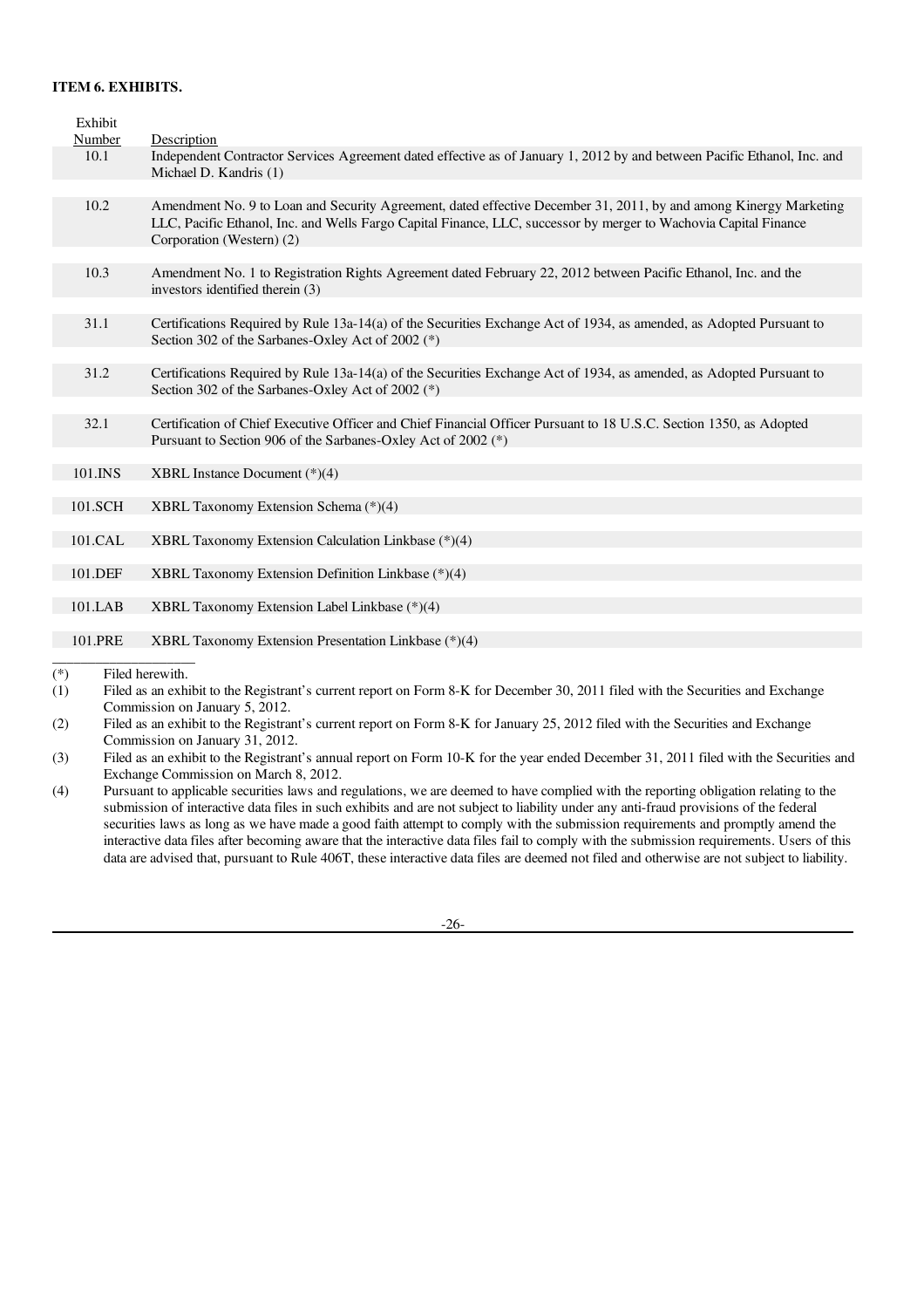## SIGNATURES

Pursuant to the requirements of the Securities Exchange Act of 1934, the registrant has duly caused this report to be signed on its behalf by the undersigned thereunto duly authorized.

# PACIFIC ETHANOL, INC.

Dated: May 11, 2012 By: /s/ BRYON T. MCGREGOR Bryon T. McGregor

Chief Financial Officer (Principal Financial and Accounting Officer)

-27-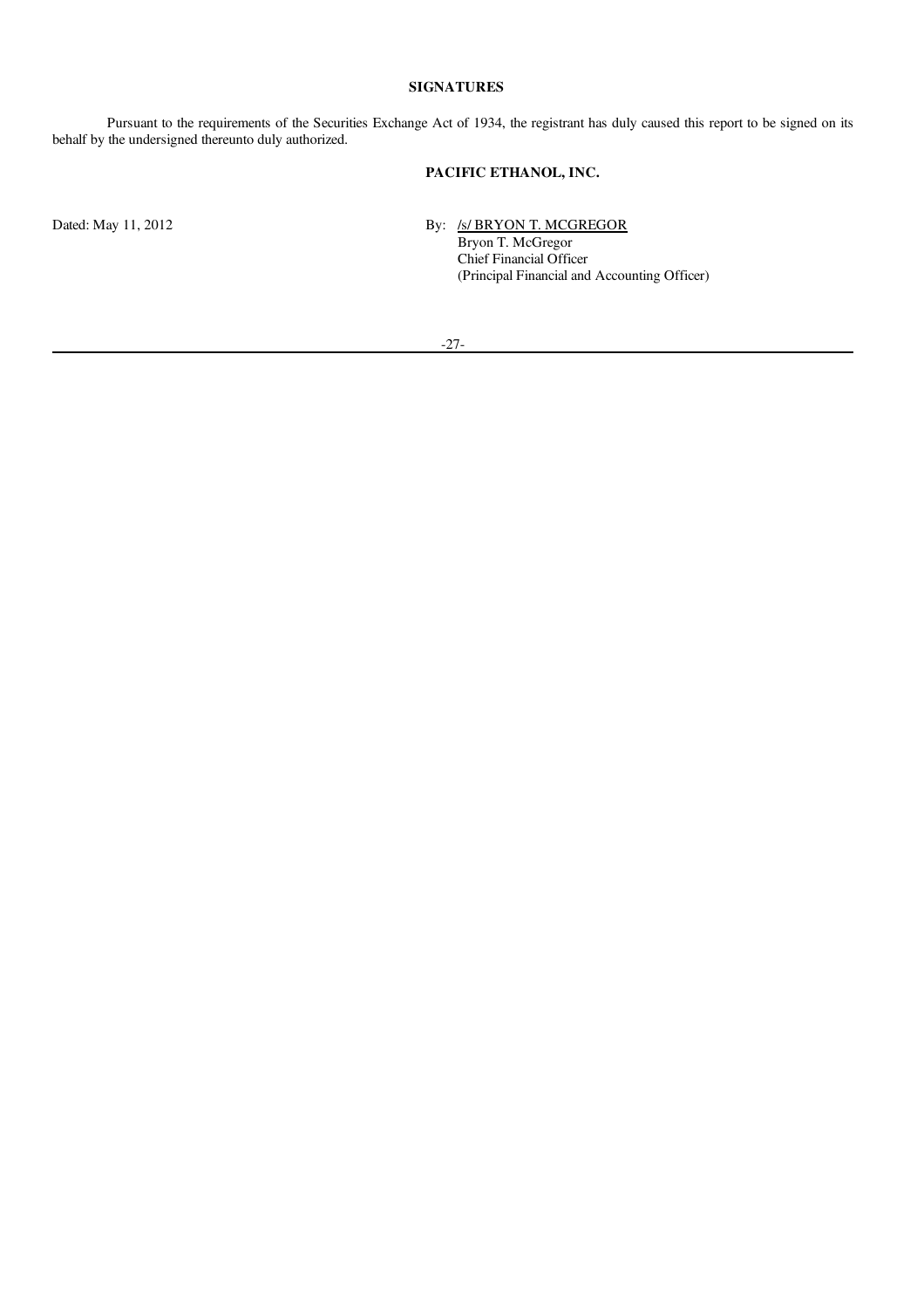## EXHIBITS FILED WITH THIS REPORT

| Exhibit |                                                                                                                     |
|---------|---------------------------------------------------------------------------------------------------------------------|
| Number  | Description                                                                                                         |
| 31.1    | Certification Required by Rule 13a-14(a) of the Securities Exchange Act of 1934, as amended, as Adopted Pursuant to |
|         | Section 302 of the Sarbanes-Oxley Act of 2002                                                                       |
| 31.2    | Certification Required by Rule 13a-14(a) of the Securities Exchange Act of 1934, as amended, as Adopted Pursuant to |
|         | Section 302 of the Sarbanes-Oxley Act of 2002                                                                       |
| 32.1    | Certification of Chief Executive Officer and Chief Financial Officer Pursuant to 18 U.S.C. Section 1350, as Adopted |
|         | Pursuant to Section 906 of the Sarbanes-Oxley Act of 2002                                                           |
|         |                                                                                                                     |
| 101.INS | XBRL Instance Document (*)                                                                                          |
| 101.SCH | XBRL Taxonomy Extension Schema (*)                                                                                  |
|         |                                                                                                                     |
| 101.CAL | XBRL Taxonomy Extension Calculation Linkbase (*)                                                                    |
| 101.DEF | XBRL Taxonomy Extension Definition Linkbase (*)                                                                     |
|         |                                                                                                                     |
| 101.LAB | XBRL Taxonomy Extension Label Linkbase (*)                                                                          |
| 101.PRE | XBRL Taxonomy Extension Presentation Linkbase (*)                                                                   |
|         |                                                                                                                     |

(\*) Pursuant to applicable securities laws and regulations, we are deemed to have complied with the reporting obligation relating to the submission of interactive data files in such exhibits and are not subject to liability under any anti-fraud provisions of the federal securities laws as long as we have made a good faith attempt to comply with the submission requirements and promptly amend the interactive data files after becoming aware that the interactive data files fail to comply with the submission requirements. Users of this data are advised that, pursuant to Rule 406T, these interactive data files are deemed not filed and otherwise are not subject to liability.

-28-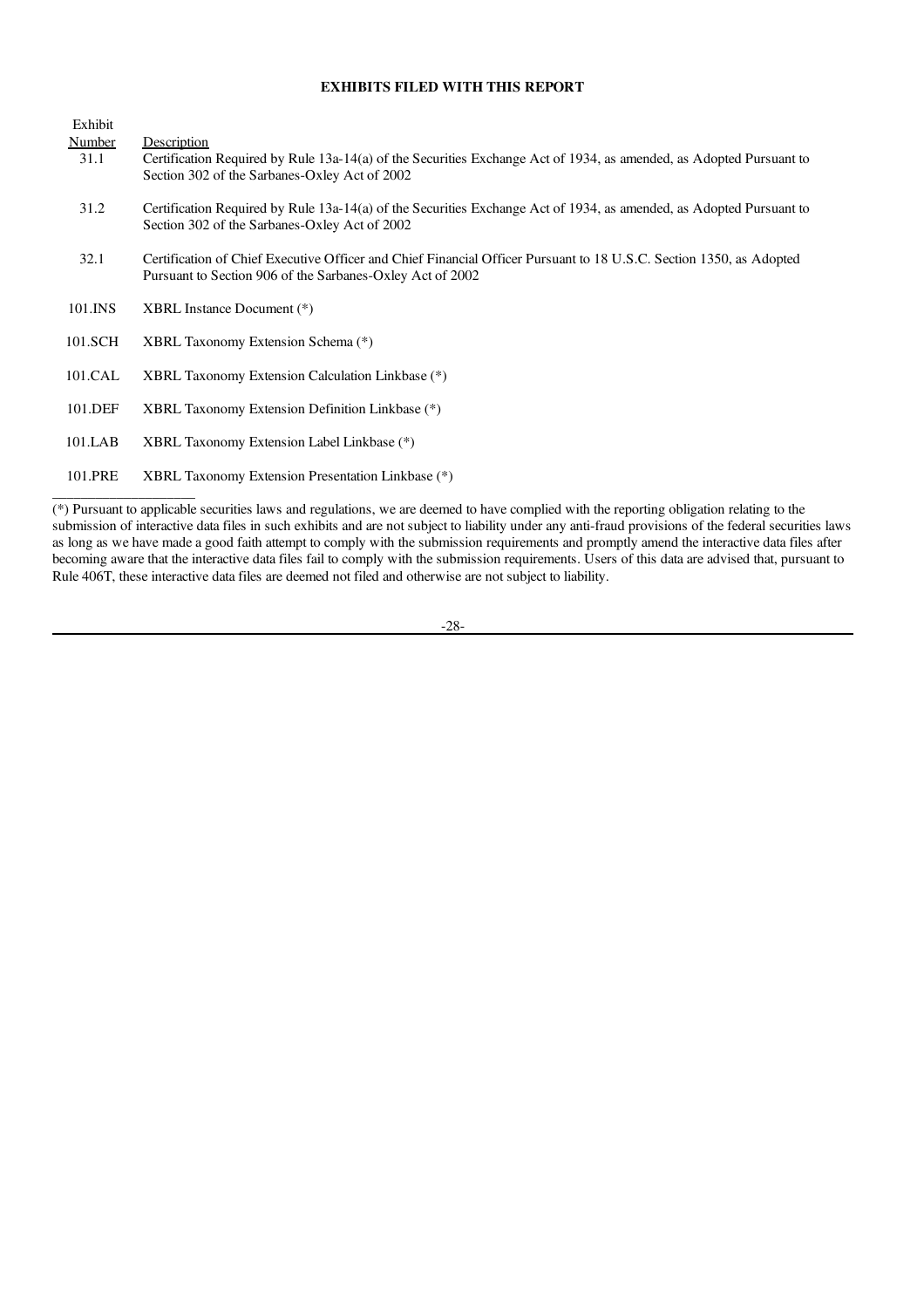# CERTIFICATION OF PRINCIPAL EXECUTIVE OFFICER PURSUANT TO SECTION 302 OF THE SARBANES-OXLEY ACT OF 2002

I, Neil M. Koehler, certify that:

1. I have reviewed this Quarterly Report on Form 10-Q of Pacific Ethanol, Inc.;

2. Based on my knowledge, this report does not contain any untrue statement of a material fact or omit to state a material fact necessary to make the statements made, in light of the circumstances under which such statements were made, not misleading with respect to the period covered by this report;

3. Based on my knowledge, the financial statements, and other financial information included in this report, fairly present in all material respects the financial condition, results of operations and cash flows of the registrant as of, and for, the periods presented in this report;

4. The registrant's other certifying officer and I are responsible for establishing and maintaining disclosure controls and procedures (as defined in Exchange Act Rules 13a-15(e) and 15d-15(e)) and internal control over financial reporting (as defined in Exchange Act Rules 13a- $15(f)$  and  $15d-15(f)$  for the registrant and have:

(a) Designed such disclosure controls and procedures, or caused such disclosure controls and procedures to be designed under our supervision, to ensure that material information relating to the registrant, including its consolidated subsidiaries, is made known to us by others within those entities, particularly during the period in which this report is being prepared;

(b) Designed such internal control over financial reporting, or caused such internal control over financial reporting to be designed under our supervision, to provide reasonable assurance regarding the reliability of financial reporting and the preparation of financial statements for external purposes in accordance with generally accepted accounting principles;

(c) Evaluated the effectiveness of the registrant's disclosure controls and procedures and presented in this report our conclusions about the effectiveness of the disclosure controls and procedures, as of the end of the period covered by this report based on such evaluation; and

(d) Disclosed in this report any change in the registrant's internal control over financial reporting that occurred during the registrant's most recent fiscal quarter (the registrant's fourth fiscal quarter in the case of an annual report) that has materially affected, or is reasonably likely to materially affect, the registrant's internal control over financial reporting.

5. The registrant's other certifying officers and I have disclosed, based on our most recent evaluation of internal control over financial reporting, to the registrant's auditors and the audit committee of the registrant's board of directors (or persons performing the equivalent functions):

(a) All significant deficiencies and material weaknesses in the design or operation of internal control over financial reporting which are reasonably likely to adversely affect the registrant's ability to record, process, summarize and report financial information; and

(b) Any fraud, whether or not material, that involves management or other employees who have a significant role in the registrant's internal control over financial reporting.

Date: May 11, 2012

/S/ NEIL M. KOEHLER Neil M. Koehler President and Chief Executive Officer (Principal Executive Officer)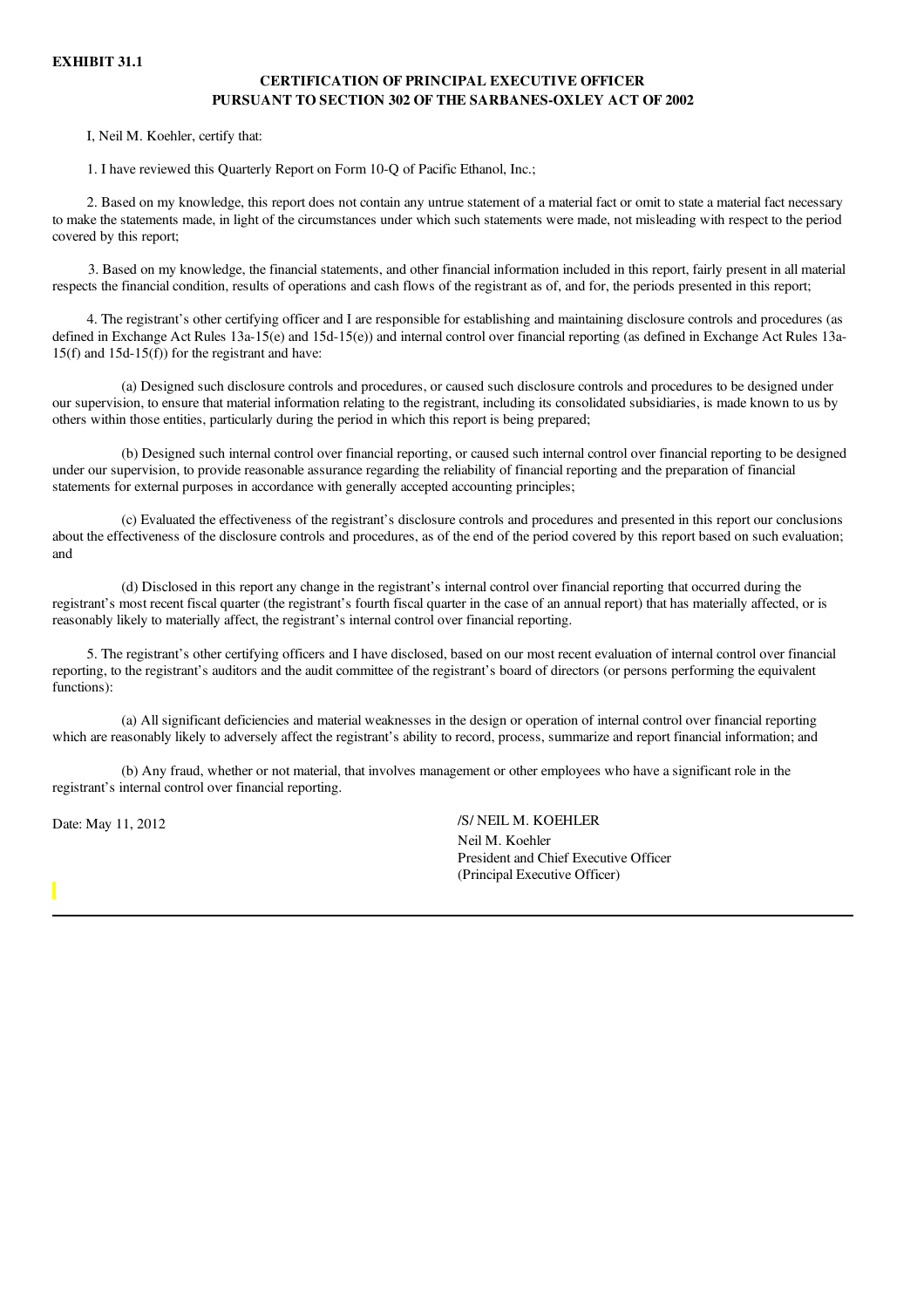# CERTIFICATION OF PRINCIPAL FINANCIAL OFFICER PURSUANT TO SECTION 302 OF THE SARBANES-OXLEY ACT OF 2002

I, Bryon T. McGregor, certify that:

1. I have reviewed this Quarterly Report on Form 10-Q of Pacific Ethanol, Inc.;

2. Based on my knowledge, this report does not contain any untrue statement of a material fact or omit to state a material fact necessary to make the statements made, in light of the circumstances under which such statements were made, not misleading with respect to the period covered by this report;

3. Based on my knowledge, the financial statements, and other financial information included in this report, fairly present in all material respects the financial condition, results of operations and cash flows of the registrant as of, and for, the periods presented in this report;

4. The registrant's other certifying officer and I are responsible for establishing and maintaining disclosure controls and procedures (as defined in Exchange Act Rules 13a-15(e) and 15d-15(e)) and internal control over financial reporting (as defined in Exchange Act Rules 13a- $15(f)$  and  $15d-15(f)$  for the registrant and have:

(a) Designed such disclosure controls and procedures, or caused such disclosure controls and procedures to be designed under our supervision, to ensure that material information relating to the registrant, including its consolidated subsidiaries, is made known to us by others within those entities, particularly during the period in which this report is being prepared;

(b) Designed such internal control over financial reporting, or caused such internal control over financial reporting to be designed under our supervision, to provide reasonable assurance regarding the reliability of financial reporting and the preparation of financial statements for external purposes in accordance with generally accepted accounting principles;

(c) Evaluated the effectiveness of the registrant's disclosure controls and procedures and presented in this report our conclusions about the effectiveness of the disclosure controls and procedures, as of the end of the period covered by this report based on such evaluation; and

(d) Disclosed in this report any change in the registrant's internal control over financial reporting that occurred during the registrant's most recent fiscal quarter (the registrant's fourth fiscal quarter in the case of an annual report) that has materially affected, or is reasonably likely to materially affect, the registrant's internal control over financial reporting.

5. The registrant's other certifying officer(s) and I have disclosed, based on our most recent evaluation of internal control over financial reporting, to the registrant's auditors and the audit committee of the registrant's board of directors (or persons performing the equivalent functions):

(a) All significant deficiencies and material weaknesses in the design or operation of internal control over financial reporting which are reasonably likely to adversely affect the registrant's ability to record, process, summarize and report financial information; and

(b) Any fraud, whether or not material, that involves management or other employees who have a significant role in the registrant's internal control over financial reporting.

Date: May 11, 2012

/S/ BRYON T. MCGREGOR Bryon T. McGregor Chief Financial Officer (Principal Financial Officer)